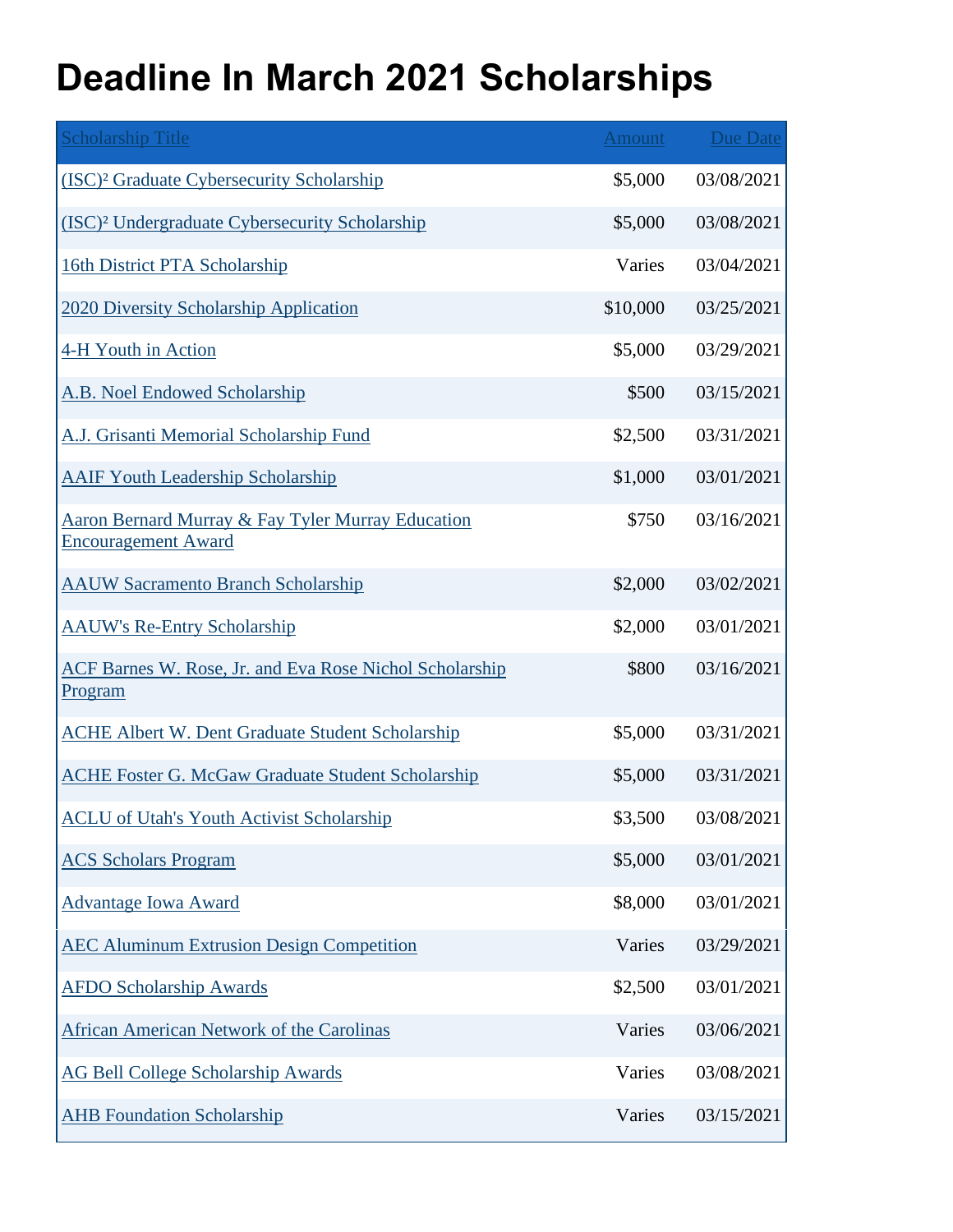| <b>Scholarship Title</b>                                   | <b>Amount</b> | <b>Due Date</b> |
|------------------------------------------------------------|---------------|-----------------|
| AIA Chicago Foundation Graduate Diversity Scholarship      | \$10,000      | 03/20/2021      |
| AIA Chicago Foundation Undergraduate Diversity Scholarship | \$10,000      | 03/20/2021      |
| <b>AICPA Foundation Two-Year Transfer Scholarship</b>      | \$5,000       | 03/01/2021      |
| <b>AICPA John L. Carey Scholarship</b>                     | \$5,000       | 03/01/2021      |
| <b>AICPA Scholarship for Minority Accounting Students</b>  | \$5,000       | 03/01/2021      |
| <b>Akron BBB's Laws of Life Essay Contest</b>              | \$500         | 03/05/2021      |
| AL Diablo Valley Community College Scholarship             | \$4,000       | 03/23/2021      |
| <b>ALA - LITA/LSSI Scholarship</b>                         | \$2,500       | 03/01/2021      |
| <b>ALA Christopher J. Hoy/ERT Scholarship</b>              | \$5,000       | 03/01/2021      |
| <b>ALA David H. Clift Scholarship</b>                      | \$3,000       | 03/01/2021      |
| <b>ALA LITA/Christian Larew Memorial Scholarship</b>       | \$3,000       | 03/01/2021      |
| <b>ALA Mary V. Gaver Scholarship</b>                       | \$3,000       | 03/01/2021      |
| <b>ALA Miriam L. Hornback Scholarship</b>                  | \$3,000       | 03/01/2021      |
| <b>ALA Tom &amp; Roberta Drewes Scholarship</b>            | \$3,000       | 03/01/2021      |
| <b>ALA Tony B. Leisner Scholarship</b>                     | \$3,000       | 03/01/2021      |
| <b>Alabama Golf Association Women's Scholarship Fund</b>   | \$20,000      | 03/02/2021      |
| <b>Alaska Bar Association Law School Scholarships</b>      | Varies        | 03/01/2021      |
| <b>ALCOA Fund Scholarship</b>                              | Varies        | 03/15/2021      |
| <b>Alexander Christian Foundation Scholarship</b>          | \$2,000       | 03/01/2021      |
| Alexander M. and June L. Maisin Foundation Scholarship     | \$3,500       | 03/31/2021      |
| Alfred & Esther Eggerling - Midland University Scholarship | \$1,000       | 03/15/2021      |
| Alfred & Esther Eggerling SCC-Milford Scholarship          | \$1,500       | 03/15/2021      |
| <b>Alfred State Academic Distinction Scholarships</b>      | \$4,000       | 03/01/2021      |
| <b>Alfred State All-American Scholarship</b>               | Varies        | 03/01/2021      |
| <b>Alfred State Excellence in Education Scholarship</b>    | Varies        | 03/01/2021      |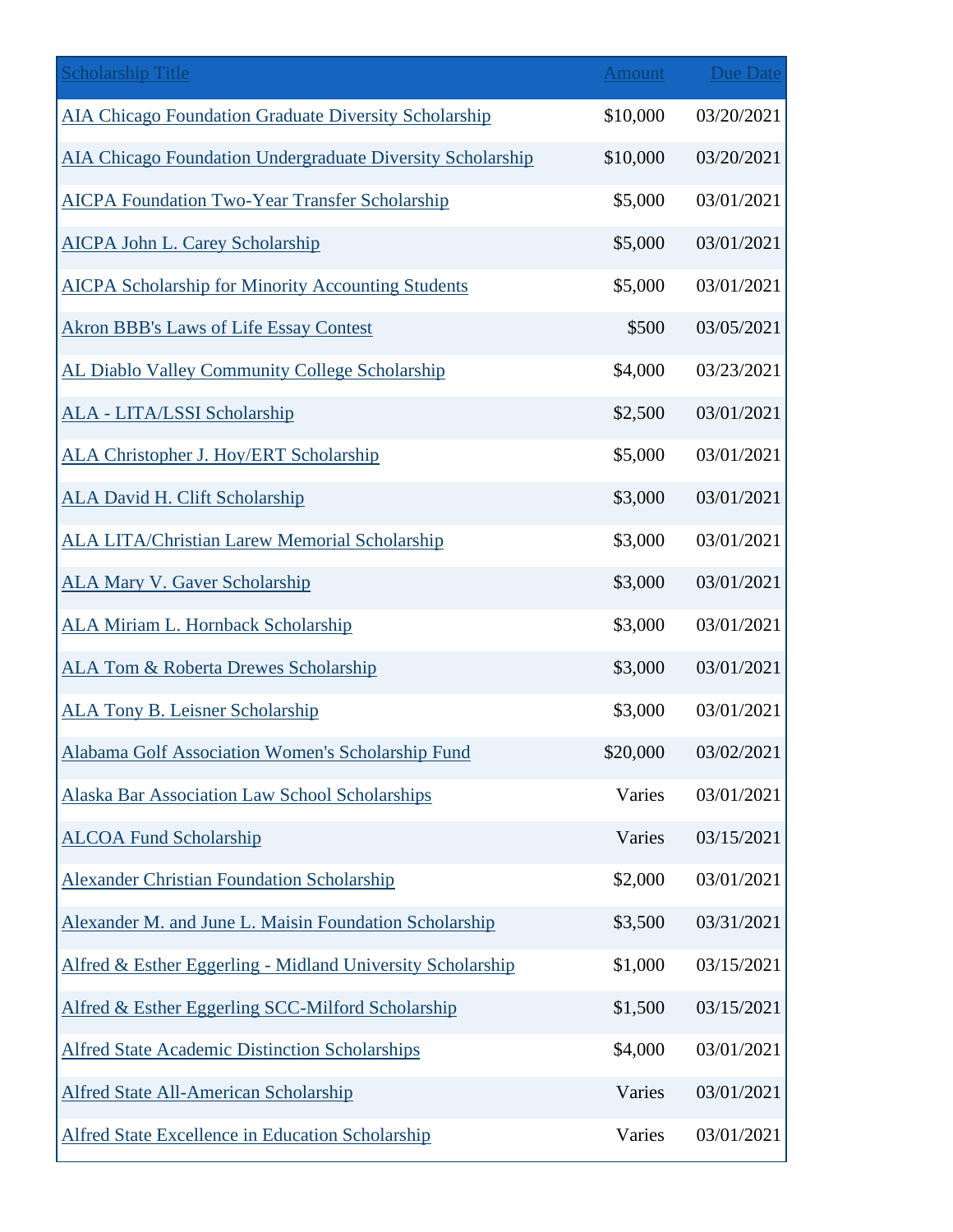| <b>Scholarship Title</b>                                                | <b>Amount</b> | <b>Due Date</b> |
|-------------------------------------------------------------------------|---------------|-----------------|
| Allamanda Garden Club Horticulture Scholarship                          | \$2,500       | 03/31/2021      |
| Allegheny Mountain Section Air & Waste Management Assn.<br>Scholarships | \$5,000       | 03/31/2021      |
| <b>Alpha Chi Omega Foundation Scholarships</b>                          | Varies        | 03/01/2021      |
| Alpha Delta Pi Foundation Scholarships                                  | Varies        | 03/02/2021      |
| <b>ALSC Frederic G. Melcher Scholarship</b>                             | \$8,000       | 03/01/2021      |
| America's 911 Foundation, Inc. Scholarship                              | \$2,000       | 03/09/2021      |
| American Association of Blacks in Energy Scholarship                    | \$5,000       | 03/15/2021      |
| <b>American Brother Foundation Scholarship</b>                          | \$500         | 03/01/2021      |
| <b>American Legion Auxiliary Scholarship Program</b>                    | Varies        | 03/01/2021      |
| <b>American Library Association Spectrum Scholarship</b>                | \$5,000       | 03/01/2021      |
| <b>American Society for Enology and Viticulture Scholarships</b>        | Varies        | 03/01/2021      |
| <b>American Society of Human Genetics Essay Contest</b>                 | \$1,000       | 03/04/2021      |
| Anarcha, Betsy, and Lucy Memorial Scholarship Award                     | \$5,000       | 03/16/2021      |
| <b>Anchor Scholarship Foundation</b>                                    | Varies        | 03/01/2021      |
| <b>Andrew "Sparky" Seever Scholarship</b>                               | \$2,000       | 03/01/2021      |
| Anonymous Scholarship                                                   | \$1,000       | 03/15/2021      |
| <b>ANSWER Scholarship Endowment</b>                                     | Varies        | 03/06/2021      |
| <b>APWU E.C. Hallbeck Memorial Scholarship</b>                          | \$8,000       | 03/31/2021      |
| <b>Arkadelphia Promise Scholarship</b>                                  | Varies        | 03/27/2021      |
| <b>Army Engineer Memorial Awards</b>                                    | \$2,000       | 03/15/2021      |
| <b>Army Nurse Corps Association (ANCA) Education Fund</b>               | \$3,000       | 03/31/2021      |
| Arnold W. Fritz Scholarship                                             | Varies        | 03/01/2021      |
| <b>Arnold White Memorial Scholarship</b>                                | \$1,500       | 03/15/2021      |
| <b>Arthritis Champions Scholarship</b>                                  | \$5,000       | 03/31/2021      |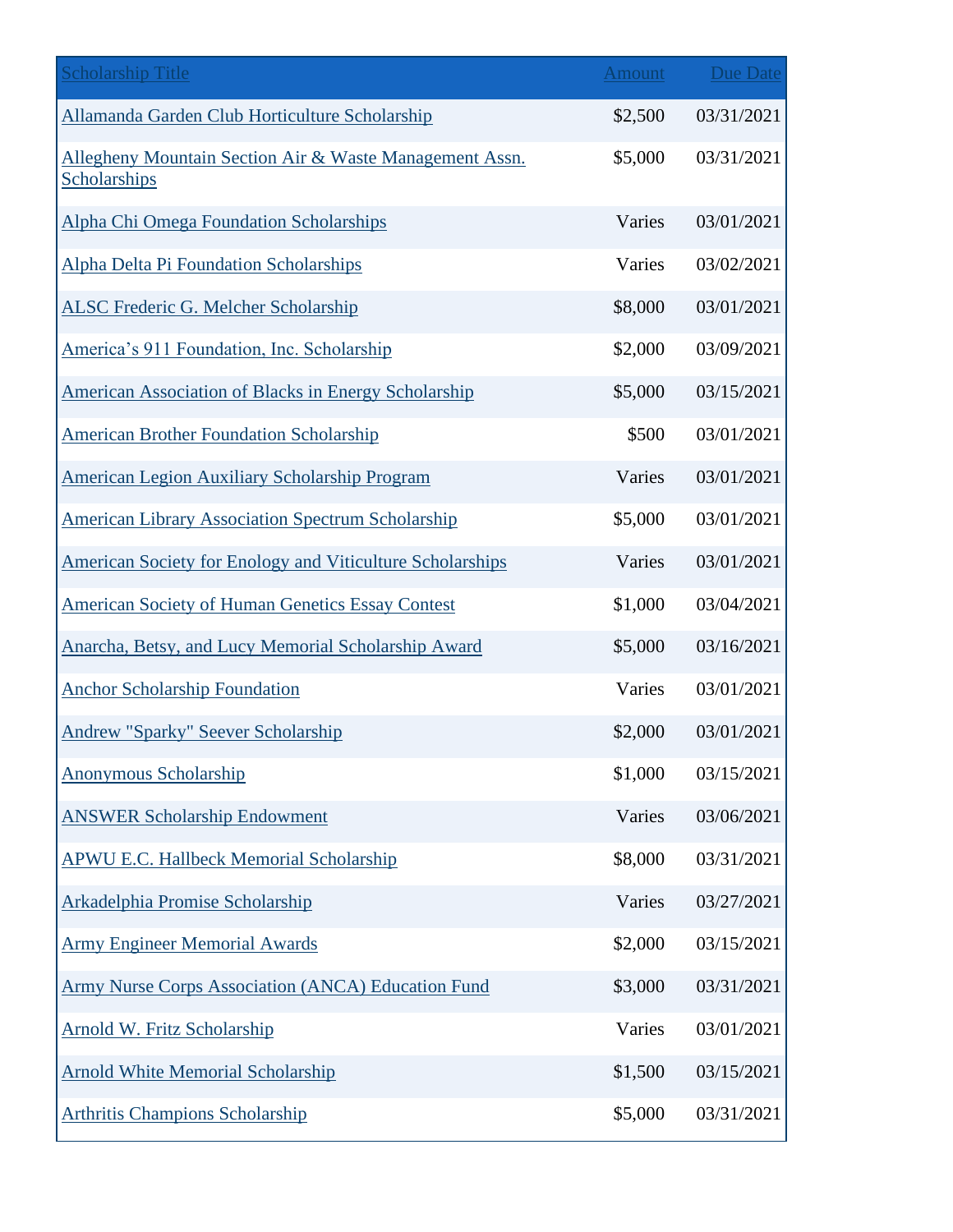| <b>Scholarship Title</b>                                                     | <b>Amount</b> | <b>Due Date</b> |
|------------------------------------------------------------------------------|---------------|-----------------|
| ASDSO Senior Undergraduate Scholarship (Dam Engineering)                     | \$10,000      | 03/31/2021      |
| <b>ASHS Collegiate Scholars Award</b>                                        | Varies        | 03/25/2021      |
| <b>ASHS Outstanding Horticulture Student Award</b>                           | Varies        | 03/25/2021      |
| <b>Associated Grocers - Sam S. Politz Scholarship Fund</b>                   | Varies        | 03/01/2021      |
| <b>Association of California Water Agencies Awards</b>                       | \$3,500       | 03/01/2021      |
| <b>Augustana University Hatterscheidt Scholarship</b>                        | \$2,000       | 03/15/2021      |
| <b>Austin Alliance for Women in Media Scholarship</b>                        | \$5,000       | 03/01/2021      |
| <b>Austro American Association of Greater Boston Scholarship</b>             | \$3,000       | 03/23/2021      |
| <b>AWC Springfield Educational Scholarship</b>                               | \$1,000       | 03/01/2021      |
| <b>AWS Arsham Amirikian Engineering Scholarship</b>                          | \$2,500       | 03/01/2021      |
| <b>AWS Barbara and Richard Couch Hypertherm Scholarship</b>                  | \$2,500       | 03/01/2021      |
| <b>AWS Donald F Hastings Scholarship</b>                                     | \$2,500       | 03/01/2021      |
| <b>AWS Edward J. Brady Memorial Scholarship</b>                              | \$2,500       | 03/01/2021      |
| AWS Howard E. and Wilma J. Adkins Memorial Scholarship                       | \$2,500       | 03/01/2021      |
| <b>AWS James A Turner Jr Memorial Scholarship</b>                            | \$3,500       | 03/01/2021      |
| <b>AWS Praxair International Scholarship</b>                                 | \$2,500       | 03/01/2021      |
| <b>AWS William B. Howell Memorial Scholarship</b>                            | \$2,500       | 03/01/2021      |
| Back 2 School Illinois (B2SI) College Scholarship Program                    | \$2,500       | 03/01/2021      |
| <b>Back2School College Scholarship</b>                                       | \$2,500       | 03/01/2021      |
| <b>BAFTX Susan Howard Community Service Award</b>                            | \$5,000       | 03/31/2021      |
| <b>BAFTX Undergraduate Award</b>                                             | Varies        | 03/31/2021      |
| <b>Bay Area Gardeners Scholarship Foundation (BAGSF)</b><br>Scholarship      | \$2,000       | 03/25/2021      |
| <b>BBB Foundation Students of Integrity Video Scholarship -</b><br>Northwest | \$5,000       | 03/23/2021      |
| BECA, Inc. Edna R. Anthony Memorial Scholarship                              | \$1,000       | 03/31/2021      |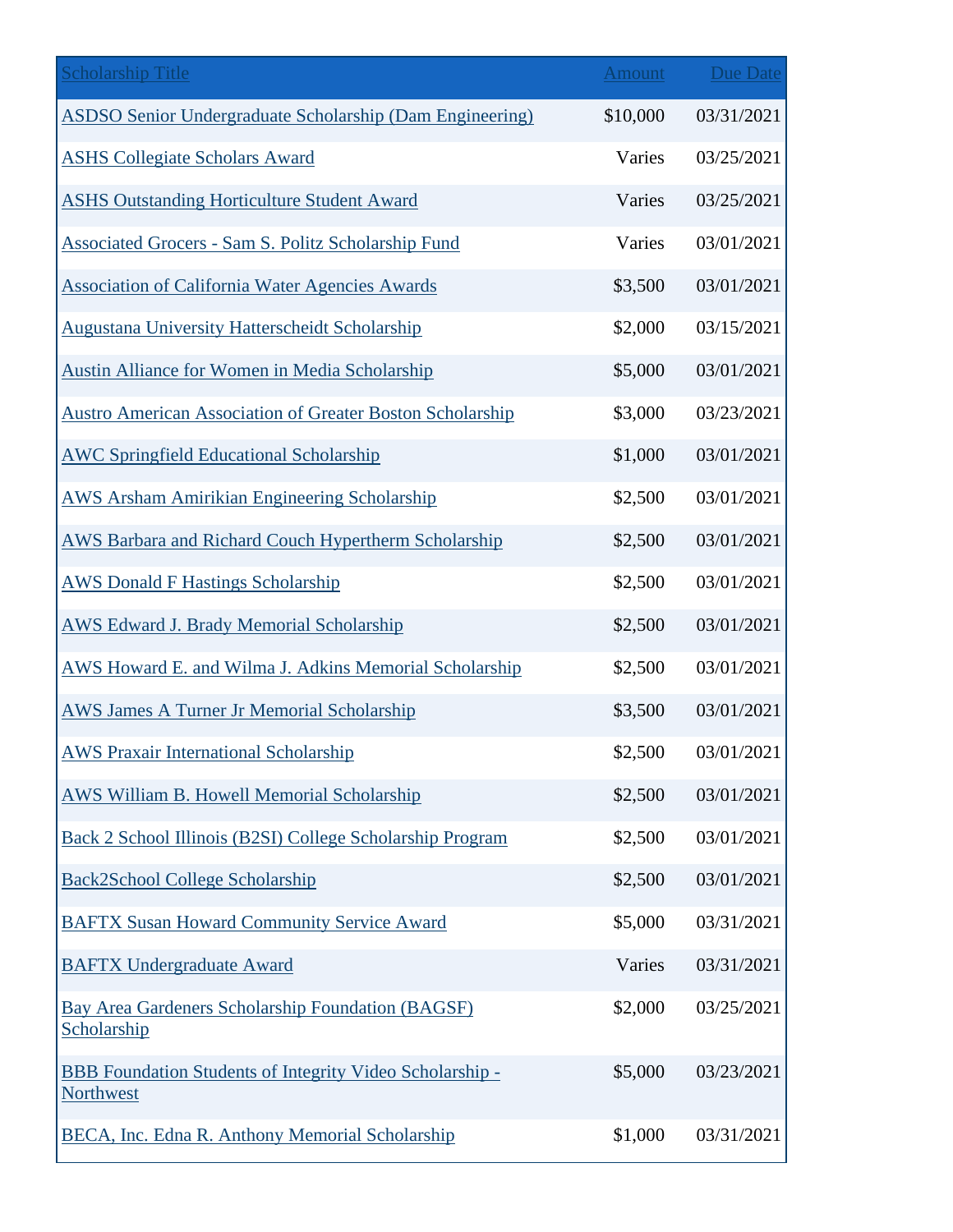| <b>Scholarship Title</b>                                                 | Amount   | <b>Due Date</b> |
|--------------------------------------------------------------------------|----------|-----------------|
| <b>Becky Burrows Memorial Scholarship</b>                                | \$1,000  | 03/15/2021      |
| <b>Bernice Murray Scholarship</b>                                        | \$4,000  | 03/16/2021      |
| <b>Berto Diaz Engineering Scholarship</b>                                | \$1,000  | 03/01/2021      |
| <b>Beverly G. Alpay Memorial Scholarship</b>                             | \$5,000  | 03/15/2021      |
| <b>Beyond the Cure Ambassador Scholarship</b>                            | \$3,500  | 03/31/2021      |
| <b>BIG ARTS Classical Music Scholarship</b>                              | \$15,000 | 03/19/2021      |
| <b>BIG ARTS Performing and Creative Arts Scholarship</b>                 | Varies   | 03/26/2021      |
| <b>Big Game Conservation Association Scholarship</b>                     | \$500    | 03/01/2021      |
| <b>Bilingual Education Student Organization Scholarship</b>              | Varies   | 03/01/2021      |
| Bishop John Bryson Chane Scholarship for Social Justice                  | \$1,000  | 03/31/2021      |
| <b>Black Community Scholarship Fund</b>                                  | \$5,000  | 03/18/2021      |
| <b>Blacks at Microsoft Scholarship</b>                                   | \$20,000 | 03/08/2021      |
| <b>BMW/SAE Engineering Scholarship</b>                                   | \$6,000  | 03/15/2021      |
| <b>Bonnie Fang Nursing Scholarship</b>                                   | \$5,000  | 03/31/2021      |
| <b>Bound to Stay Bound Books Scholarship</b>                             | \$8,000  | 03/01/2021      |
| <b>Brian Kershaw Memorial Fund</b>                                       | Varies   | 03/01/2021      |
| Brian Neal McLaughlin Memorial Scholarship                               | \$500    | 03/15/2021      |
| Bridging the Dream Scholarship Program for High School<br><b>Seniors</b> | \$10,000 | 03/08/2021      |
| <b>Bristol-Meyers Squibb Scholarship for Cancer Survivors</b>            | \$10,000 | 03/31/2021      |
| Burditt, Woodward, and Rooney Scholarships                               | \$2,500  | 03/01/2021      |
| <b>Cal Grant High School Entitlement Award</b>                           | Varies   | 03/02/2021      |
| <b>California Broadcasters Association Scholarship</b>                   | \$1,000  | 03/22/2021      |
| <b>California Capital Airshow Scholarship</b>                            | \$8,000  | 03/06/2021      |
| <b>Camden County Hero Scholarships</b>                                   | \$2,500  | 03/31/2021      |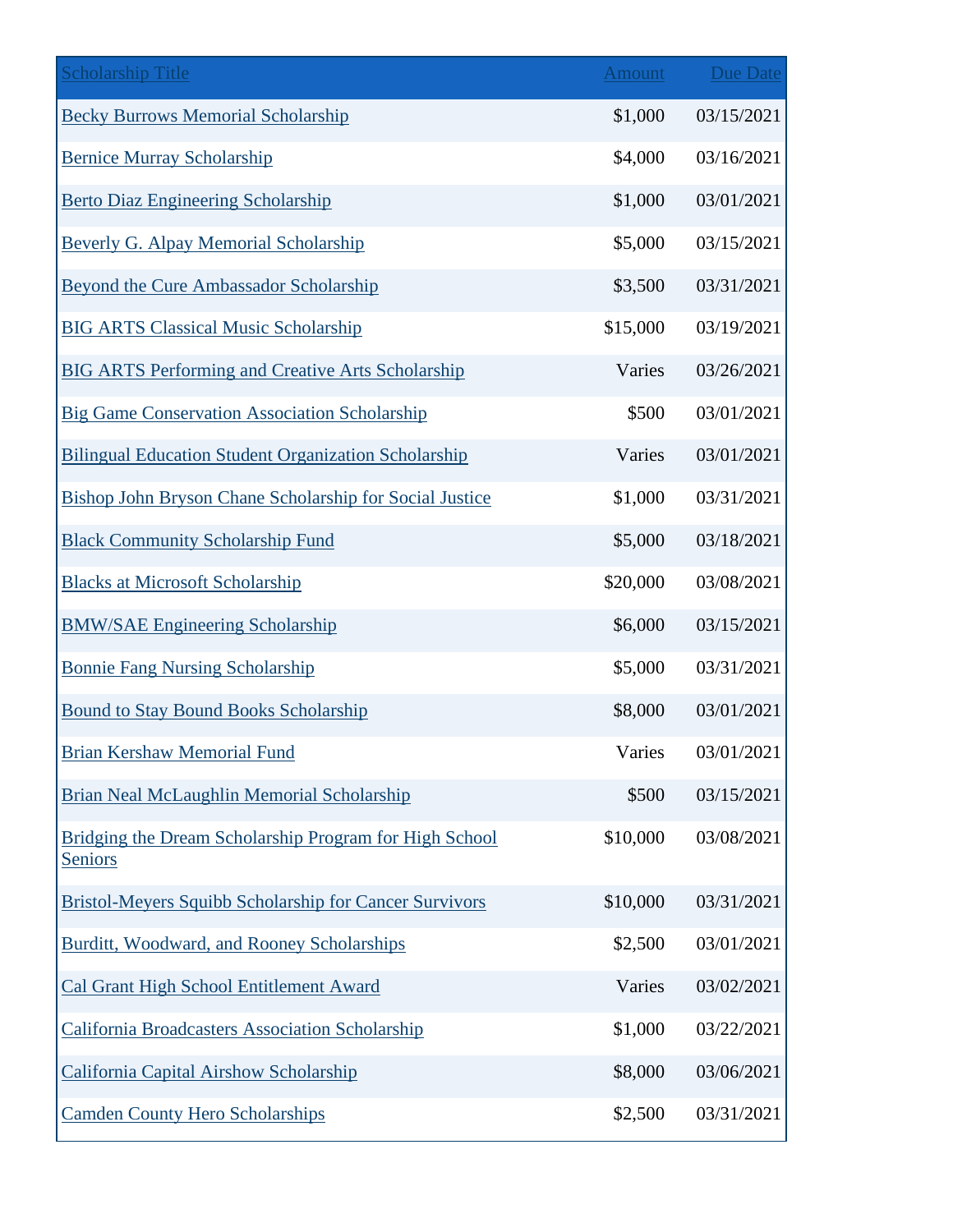| <b>Scholarship Title</b>                                                                     | <b>Amount</b> | <b>Due Date</b> |
|----------------------------------------------------------------------------------------------|---------------|-----------------|
| <b>Campus Safety Health &amp; Environmental Management</b><br><b>Association Scholarship</b> | \$3,000       | 03/31/2021      |
| <b>CAMS Scholarship Program</b>                                                              | \$5,000       | 03/31/2021      |
| <b>Cancer Survivors' Fund</b>                                                                | Varies        | 03/18/2021      |
| <b>Cancer Unwrapped Teen Writing Contest</b>                                                 | \$1,000       | 03/14/2021      |
| <b>Captain Jeff Kuss Aviation Scholarship</b>                                                | Varies        | 03/31/2021      |
| Carol A. Hurley Memorial Scholarship                                                         | \$1,000       | 03/16/2021      |
| Carol Chorbajian Scholarship Fund                                                            | \$2,500       | 03/31/2021      |
| <b>Carolina Panthers Graduate Scholarship</b>                                                | \$10,000      | 03/06/2021      |
| Cary Woman's Club College Scholarship for High School<br><b>Seniors</b>                      | \$2,500       | 03/04/2021      |
| <b>Catalyst \$100K Healthcare Scholarship</b>                                                | \$100,000     | 03/15/2021      |
| <b>Catch A Break! Scholarship Program</b>                                                    | \$44,000      | 03/19/2021      |
| Cecil Meyer Frampton/Cornhusker Bank Scholarship for LNE                                     | \$1,300       | 03/15/2021      |
| <b>Center for Public Integrity (CPI) Fellowship</b>                                          | \$30,000      | 03/01/2021      |
| <b>CFESA Service Excellence Scholarship</b>                                                  | Varies        | 03/31/2021      |
| <b>CFJS</b> Scholarships                                                                     | \$2,500       | 03/15/2021      |
| <b>CFPCA LGBT Endowed Scholarship</b>                                                        | \$500         | 03/01/2021      |
| <b>Chahta Foundation Scholarships</b>                                                        | Varies        | 03/31/2021      |
| <b>Chairmans College Scholarship</b>                                                         | \$5,000       | 03/15/2021      |
| Charles & Orene Hinds - Odell, Nebraska, High School<br>Scholarships                         | \$1,000       | 03/15/2021      |
| <b>Charles E. Jones Scholarship</b>                                                          | \$600         | 03/15/2021      |
| <b>Charles E. Peterson Prize Fellowship</b>                                                  | \$15,000      | 03/01/2021      |
| Charles H. & Esther P. Miller Scholarship                                                    | \$1,000       | 03/15/2021      |
| <b>Chasers Charities-Robinson Athletic Scholarship Program</b>                               | \$1,000       | 03/31/2021      |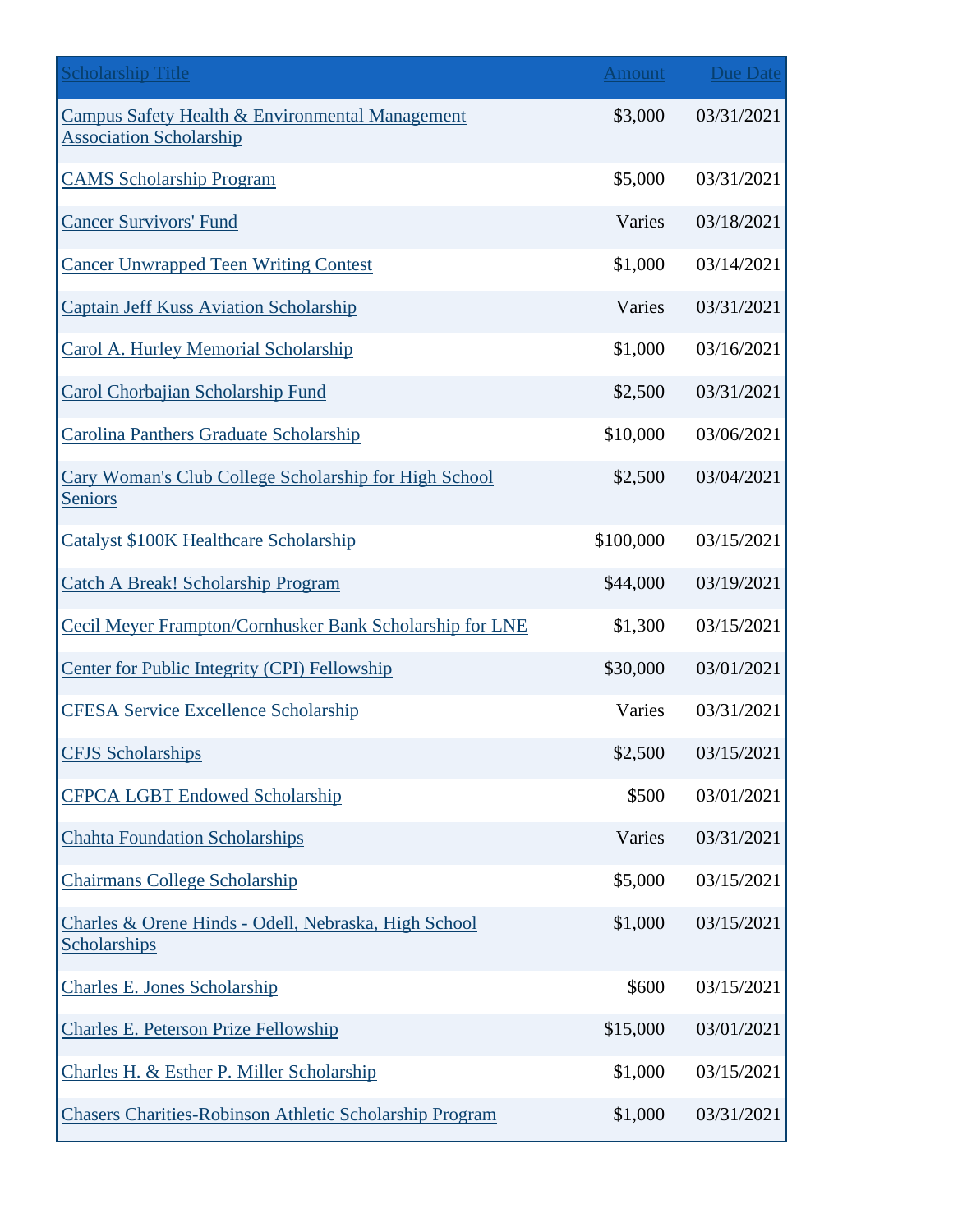| <b>Scholarship Title</b>                                                                             | <b>Amount</b> | <b>Due Date</b> |
|------------------------------------------------------------------------------------------------------|---------------|-----------------|
| <b>Chicago Roofing Contractors Association Scholarship</b>                                           | \$4,000       | 03/06/2021      |
| Chief Warrant Officer John A. Keller Scholarship                                                     | \$750         | 03/01/2021      |
| <b>CIEF Scholarships in Architecture</b>                                                             | \$4,000       | 03/12/2021      |
| Clair A. Hill Scholarship                                                                            | \$5,000       | 03/01/2021      |
| <b>CLARK Scholars Scholarship</b>                                                                    | \$1,000       | 03/04/2021      |
| <b>CMAA Mid-Atlantic Chapter Scholarship</b>                                                         | Varies        | 03/15/2021      |
| <b>CMP Scholarship Program</b>                                                                       | \$1,000       | 03/20/2021      |
| <b>Colleen Farrell Gerleman Scholarship</b>                                                          | \$1,300       | 03/15/2021      |
| <b>College Club West Scholarship</b>                                                                 | Varies        | 03/20/2021      |
| Colonel Frederick W. Best, Jr., USA & Chief Petty Officer<br>Frederick W. Best, Sr., USN Scholarship | \$2,000       | 03/15/2021      |
| <b>Colonial Agricultural Educational Foundation Scholarship</b>                                      | \$6,500       | 03/01/2021      |
| Colorado Christian University School of Music Scholarship                                            | Varies        | 03/01/2021      |
| <b>Colorado Garden Show Scholarships</b>                                                             | Varies        | 03/15/2021      |
| <b>Community Foundation of Western Massachusetts</b>                                                 | \$8,000       | 03/31/2021      |
| <b>Completing the Dream Gap Scholarship</b>                                                          | \$2,500       | 03/08/2021      |
| <b>Computing Minds Scholarship</b>                                                                   | \$1,000       | 03/31/2021      |
| <b>Connecticut Broadcasters Association</b>                                                          | Varies        | 03/15/2021      |
| <b>Connecticut Building Congress Scholarships</b>                                                    | Varies        | 03/06/2021      |
| <b>Constitutional Officers Association of Georgia (COAG)</b><br>Scholarship                          | \$1,000       | 03/13/2021      |
| Cornerstone Scholarship Charitable Trust                                                             | Varies        | 03/30/2021      |
| <b>CPCU-Lawrence "Larry" Frazier Memorial Scholarship</b>                                            | \$700         | 03/15/2021      |
| <b>CSAC Cal Grants</b>                                                                               | \$14,242      | 03/02/2021      |
| <b>CTASLA Scholarships</b>                                                                           | \$2,500       | 03/15/2021      |
| <b>Curtis Institute of Music/Tuition Scholarships</b>                                                | Varies        | 03/01/2021      |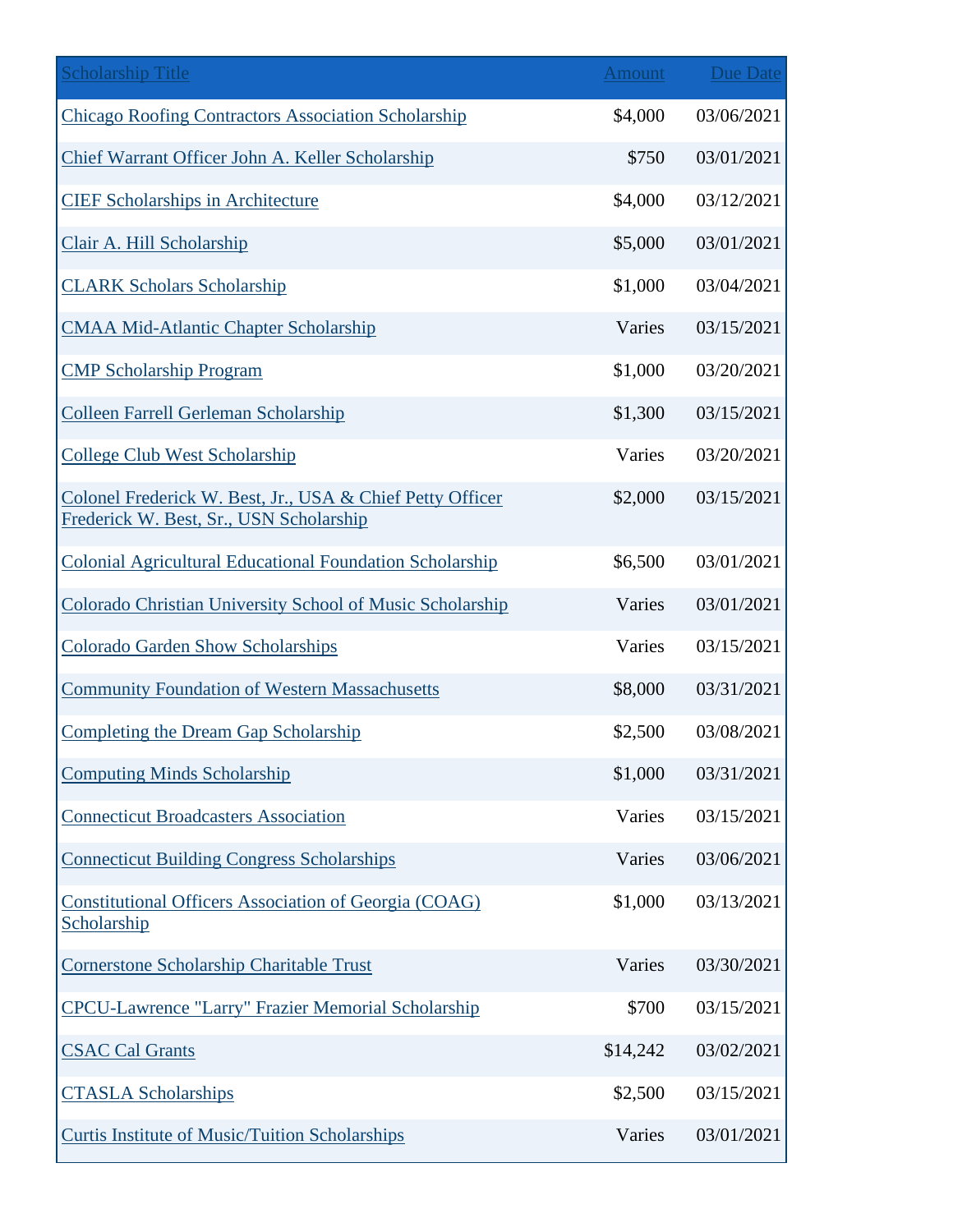| <b>Scholarship Title</b>                                         | <b>Amount</b> | <b>Due Date</b> |
|------------------------------------------------------------------|---------------|-----------------|
| <b>CWGGF Scholarship</b>                                         | \$8,000       | 03/06/2021      |
| <b>Cyril Smith Scholarship</b>                                   | Varies        | 03/15/2021      |
| Dale E. Siefkes Memorial Scholarship                             | \$700         | 03/15/2021      |
| Dallas Hispanic Law Foundation Scholarship                       | \$2,000       | 03/13/2021      |
| Dana Michelle Pettaway Servant's Heart Christian Scholarship     | \$2,000       | 03/15/2021      |
| Darius Quimby Memorial Scholarship (College)                     | \$1,000       | 03/01/2021      |
| Darius Quimby Memorial Scholarships                              | \$1,000       | 03/01/2021      |
| Daughters of the Cincinnati Scholarship                          | \$20,000      | 03/15/2021      |
| David R. Parsley Scholarship Fund for Supply Chain<br>Management | \$10,000      | 03/15/2021      |
| Dayle Wood Memorial Scholarship                                  | \$750         | 03/15/2021      |
| Deana's Wish Memorial Scholarship                                | \$2,000       | 03/01/2021      |
| <b>Delmar Smith Memorial Scholarship</b>                         | Varies        | 03/01/2021      |
| Delta Technical College High School Scholarship                  | Varies        | 03/06/2021      |
| Dick & Chris Draper Scholarship                                  | \$2,500       | 03/15/2021      |
| Diocese of Mississippi Misticos Scholarships                     | Varies        | 03/01/2021      |
| DiRoNA Undergraduate Scholarship                                 | \$2,500       | 03/31/2021      |
| <b>Disciples Home Missions Scholarships</b>                      | Varies        | 03/15/2021      |
| <b>Distinguished Young Bobcat Award</b>                          | \$1,000       | 03/29/2021      |
| <b>DMP Servant's Heart Scholarship</b>                           | \$2,000       | 03/15/2021      |
| <b>DNA Day Essay Contest</b>                                     | \$1,000       | 03/04/2021      |
| Dolphin Scholarship Foundation                                   | Varies        | 03/15/2021      |
| Dominion Credit Union Scholarship                                | \$2,000       | 03/17/2021      |
| Don Diego Fund Employee Scholarship                              | \$5,000       | 03/23/2021      |
| Don Diego Fund Exhibitor/Participant Scholarship                 | \$5,000       | 03/23/2021      |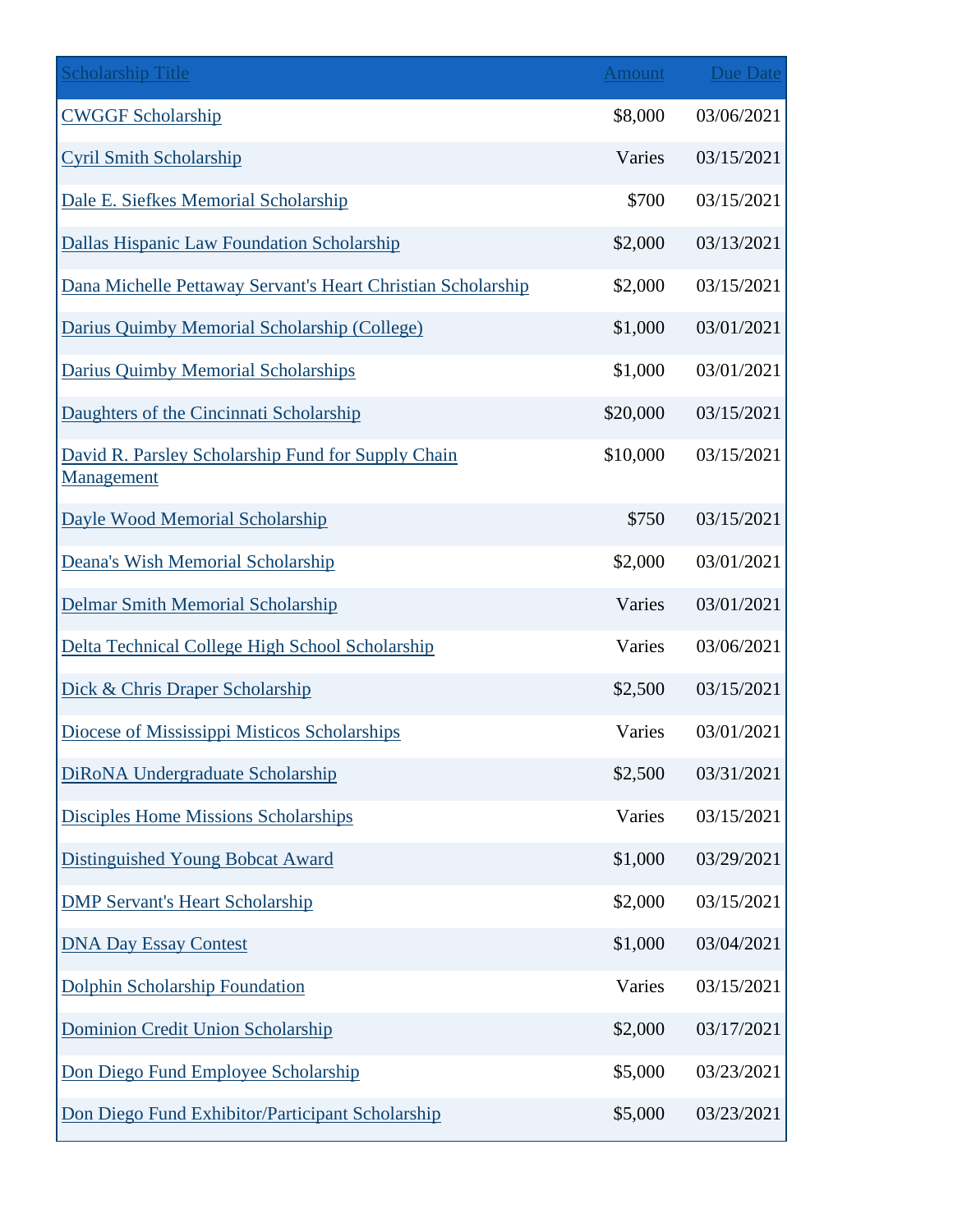| <b>Scholarship Title</b>                                               | Amount   | <b>Due Date</b> |
|------------------------------------------------------------------------|----------|-----------------|
| Don Diego Fund FFA Scholarship                                         | \$5,000  | 03/23/2021      |
| Don Diego Vocational Education Scholarship                             | \$2,500  | 03/23/2021      |
| Don E. Neuburger Memorial Scholarship                                  | \$5,000  | 03/01/2021      |
| Don't Mess with Texas Scholarship                                      | \$5,000  | 03/31/2021      |
| Dorian De Long Arts & Music Scholarship                                | \$2,500  | 03/01/2021      |
| Douglas Fruit Scholarship                                              | Varies   | 03/01/2021      |
| Downer-Bennett Scholarship                                             | Varies   | 03/01/2021      |
| Dr. Wynetta A. Frazier "Sister to Sister" Scholarship                  | \$500    | 03/01/2021      |
| <b>DSU</b> Inspire Scholarship                                         | Varies   | 03/15/2021      |
| Duncan and Lillian McGregor Scholarships                               | \$1,500  | 03/15/2021      |
| E. Ralph & Ida Strausz Memorial                                        | Varies   | 03/01/2021      |
| <b>Eaton Family Credit Union Member Scholarships</b>                   | \$5,000  | 03/31/2021      |
| <b>ECF Fellowship Partners Program</b>                                 | \$15,000 | 03/16/2021      |
| Eda and Cliff Viner Community Scholarship                              | \$10,000 | 03/28/2021      |
| <b>Eddleman-McFarland Scholarships</b>                                 | Varies   | 03/01/2021      |
| <b>Edison Scholars Program</b>                                         | \$40,000 | 03/15/2021      |
| <b>Edith Schwab Memorial Scholarship</b>                               | \$1,000  | 03/04/2021      |
| <b>Edward C. Bryant Scholarship</b>                                    | \$2,500  | 03/01/2021      |
| Edward Hosharian Scholarship for Music Students of Armenian<br>Descent | \$5,000  | 03/02/2021      |
| <b>EEqual Scholarship Awards Progra,</b>                               | \$2,000  | 03/31/2021      |
| <b>EKU Patterson Business Scholarship</b>                              | \$2,000  | 03/01/2021      |
| <b>ELC Scholarship Program</b>                                         | \$12,000 | 03/20/2021      |
| <b>Eleanor Allwork Scholarship</b>                                     | \$10,000 | 03/15/2021      |
| <b>Elevate Scholarship Program</b>                                     | \$500    | 03/15/2021      |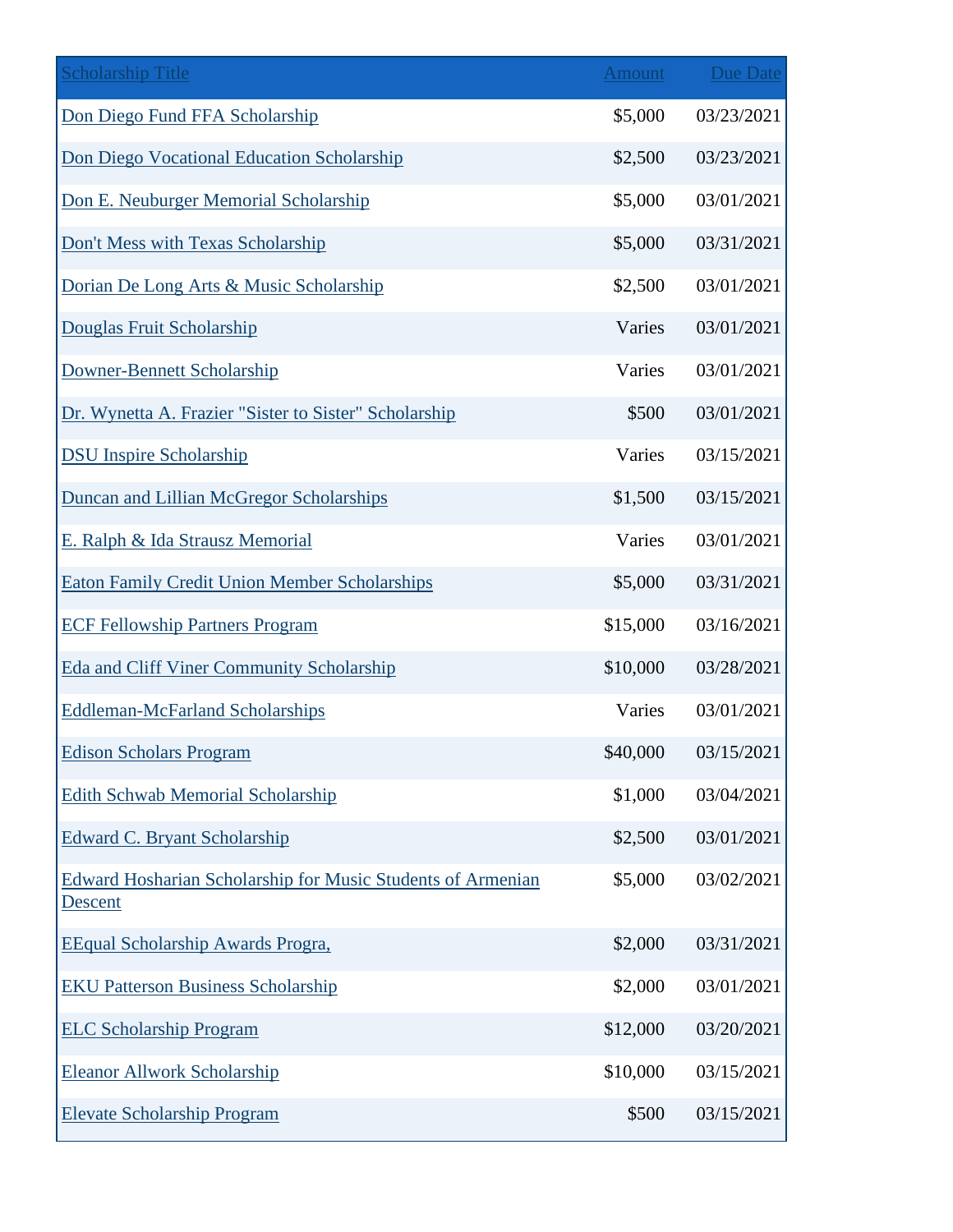| <b>Scholarship Title</b>                                                     | <b>Amount</b> | <b>Due Date</b> |
|------------------------------------------------------------------------------|---------------|-----------------|
| <b>Elizabeth Garde National Scholarship</b>                                  | \$850         | 03/01/2021      |
| Elizabeth Horvath Swimming Scholarship Fund                                  | \$1,000       | 03/15/2021      |
| <b>Emily Lester Vermont Opportunity Scholarship</b>                          | \$3,000       | 03/16/2021      |
| Emma E. Buckley Scholarship                                                  | \$2,500       | 03/04/2021      |
| <b>Energy Engineering Scholarship</b>                                        | Varies        | 03/31/2021      |
| <b>Engebretson Foundation Scholarship</b>                                    | \$10,000      | 03/01/2021      |
| <b>Environmental Engineering and Science Foundation</b><br>Scholarships      | \$2,500       | 03/31/2021      |
| <b>Environmental Studies/Natural Science Scholarship Program</b>             | \$1,000       | 03/31/2021      |
| <b>Episcopal Diocese of Mississippi Scholarships</b>                         | Varies        | 03/01/2021      |
| <b>Eric Dostie Scholarship</b>                                               | \$1,000       | 03/01/2021      |
| <b>Ernst Walter Nennemann Scholarship</b>                                    | \$950         | 03/15/2021      |
| <b>ESA Foundation Computer and Video Game Arts Scholarship</b>               | Varies        | 03/02/2021      |
| <b>ESA Youth Scholarship</b>                                                 | \$7,500       | 03/01/2021      |
| <b>Esperanza Scholarship Fund</b>                                            | Varies        | 03/16/2021      |
| Ethel M. Johnson Scholarship                                                 | \$550         | 03/15/2021      |
| <b>EWI</b> of Dallas ASIST Scholarship                                       | \$10,000      | 03/27/2021      |
| <b>Executive Women International ASIST Scholarship</b>                       | \$8,000       | 03/27/2021      |
| <b>FEEA Scholarship</b>                                                      | \$5,000       | 03/25/2021      |
| <b>Field Museum Internships</b>                                              | Varies        | 03/01/2021      |
| <b>Fitchburg Optimist Club Scholarship for Community Service to</b><br>Youth | \$1,000       | 03/30/2021      |
| Florence Turner Karlin Scholarship                                           | \$1,000       | 03/15/2021      |
| Florida Futures Project Annual Scholarship Competition                       | \$1,000       | 03/19/2021      |
| Fontana Transport Inc. Scholars Program                                      | \$5,000       | 03/13/2021      |
| <b>Ford Opportunity Scholars Program</b>                                     | Varies        | 03/01/2021      |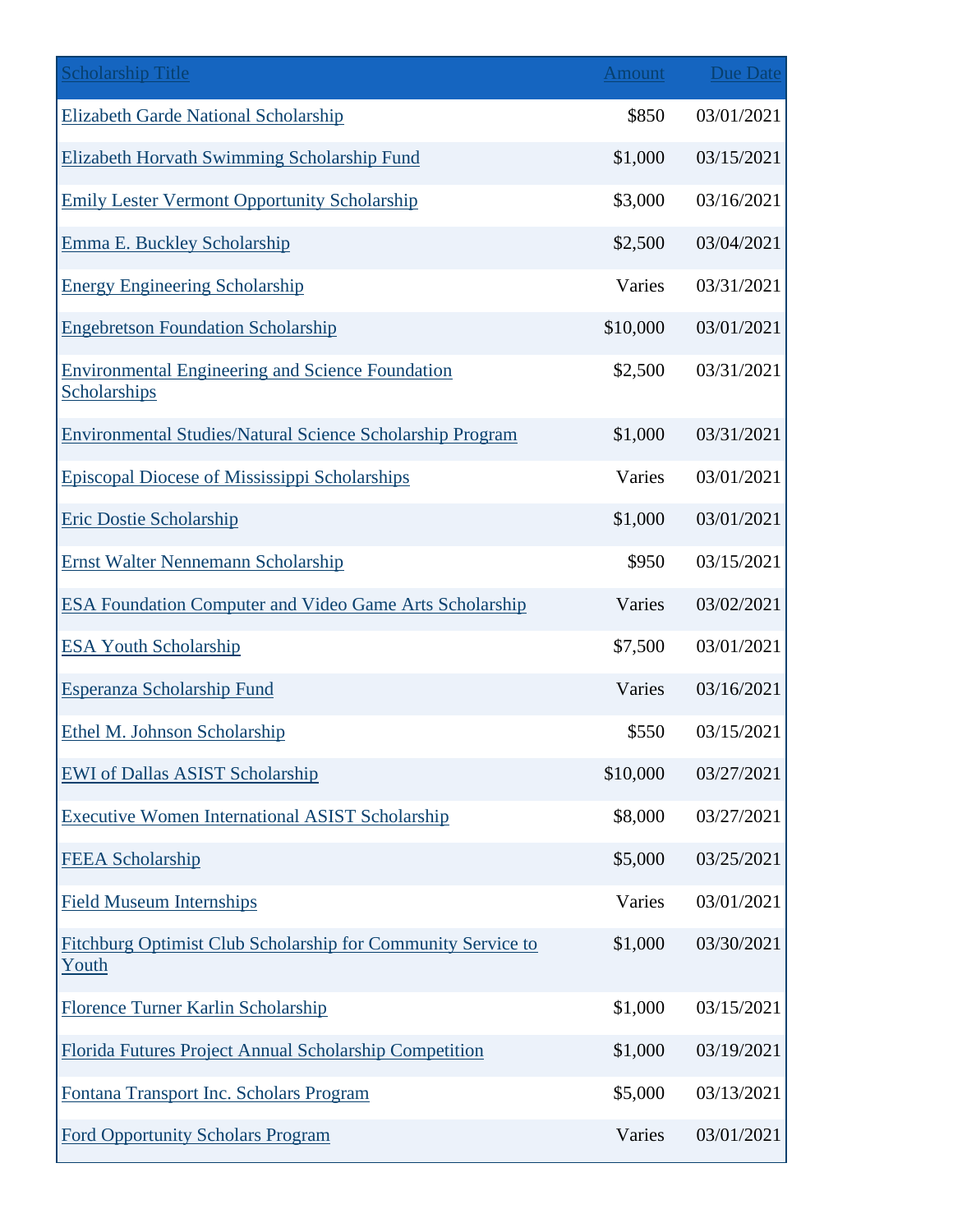| <b>Scholarship Title</b>                                                        | <b>Amount</b> | <b>Due Date</b> |
|---------------------------------------------------------------------------------|---------------|-----------------|
| Ford ReStart Program Scholarship                                                | Varies        | 03/01/2021      |
| <b>Ford Scholars Program</b>                                                    | Varies        | 03/01/2021      |
| <b>Ford Transfer Scholars Program</b>                                           | Varies        | 03/01/2021      |
| <b>Foster Care to Success Scholarship</b>                                       | \$5,000       | 03/31/2021      |
| Foundation for the Carolinas Scholarships                                       | Varies        | 03/04/2021      |
| Francis D. Lyon Scholarship                                                     | \$2,500       | 03/29/2021      |
| Frank E. Rogers Scholarship for Agricultural Studies                            | Varies        | 03/01/2021      |
| <b>Fred Dame Scholarship</b>                                                    | \$2,500       | 03/31/2021      |
| Frederick and Demi Seguritan Scholarship                                        | \$5,000       | 03/20/2021      |
| <b>Frederick Douglass Scholarship</b>                                           | Varies        | 03/01/2021      |
| Frederick R. Layton Art Scholarship                                             | \$3,000       | 03/08/2021      |
| Friends of the California State Fair Scholarship Program                        | \$2,500       | 03/02/2021      |
| <b>Fruit Packers Supply Scholarship</b>                                         | Varies        | 03/01/2021      |
| <b>Future Leaders Scholarship Program by NAAAP Philadelphia</b>                 | \$1,000       | 03/15/2021      |
| <b>FWSF Scholarship</b>                                                         | \$15,000      | 03/23/2021      |
| <b>Gabby Matthes Memorial Scholarship</b>                                       | \$1,000       | 03/15/2021      |
| Gabriela Blanco Scholarship for Siblings Childhood Cancer<br><b>Survivors</b>   | \$2,000       | 03/31/2021      |
| Galvanize the Future: A Richard L. Brooks Memorial<br>Scholarship essay contest | \$2,500       | 03/31/2021      |
| <b>Gamers Helping Gamers Scholarship</b>                                        | Varies        | 03/31/2021      |
| <b>GeoKids LINKS Graduate Fellowship in Biology</b>                             | \$18,000      | 03/01/2021      |
| George A. Frampton/Cornhusker Bank Scholarship for LHS                          | \$1,300       | 03/15/2021      |
| George and Lynna Gene Cook Scholarship                                          | \$800         | 03/15/2021      |
| George L. Watters Memorial Scholarship                                          | \$1,000       | 03/15/2021      |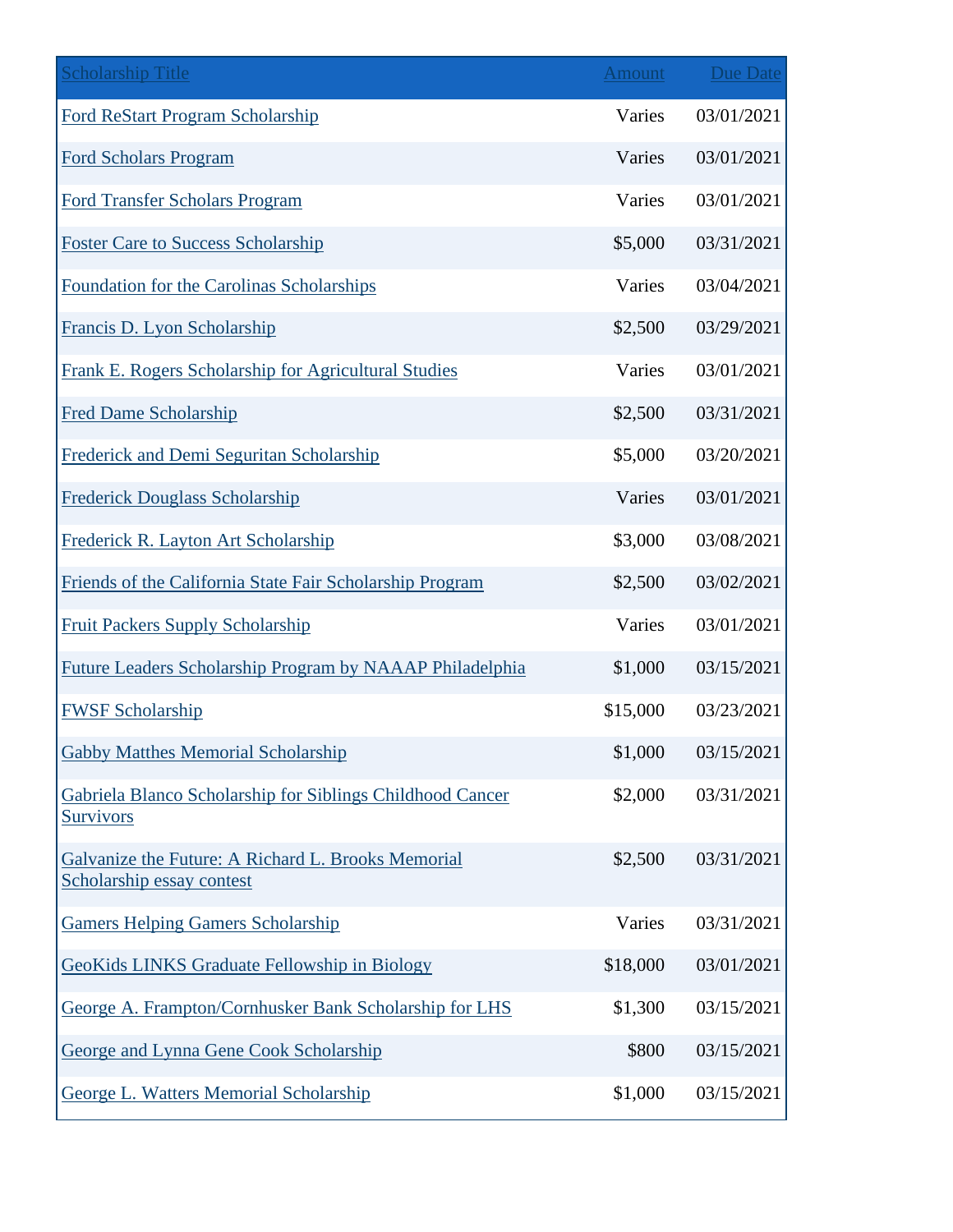| <b>Scholarship Title</b>                                                                   | Amount  | Due Date   |
|--------------------------------------------------------------------------------------------|---------|------------|
| <b>GFWC</b> of Massachusetts Catherine E. Philbin Public Health<br>Scholarship             | Varies  | 03/01/2021 |
| <b>GFWC</b> of Massachusetts Memorial Education Scholarship for<br><b>Graduate Studies</b> | \$3,000 | 03/01/2021 |
| <b>Gill-Elliott Scholarship</b>                                                            | \$2,000 | 03/04/2021 |
| <b>Gladys Carol Scholarship</b>                                                            | \$5,000 | 03/31/2021 |
| <b>Gladys D. Goodson Scholarship</b>                                                       | \$2,500 | 03/15/2021 |
| <b>Glenn Miller Birthplace Society Scholarship Program</b>                                 | \$3,000 | 03/01/2021 |
| <b>GLHF Education Scholarship</b>                                                          | \$3,000 | 03/01/2021 |
| <b>Grand Valley State University LGBT Scholarship</b>                                      | \$2,500 | 03/01/2021 |
| <b>GRCF Achille &amp; Irene Despres, William and Andre Scholarship</b>                     | Varies  | 03/01/2021 |
| <b>GRCF Altrusa International of Grand Rapids Scholarship</b>                              | Varies  | 03/01/2021 |
| <b>GRCF Arts Council of Greater Grand Rapids Minority</b><br>Scholarship                   | Varies  | 03/01/2021 |
| <b>GRCF ATHENA Eileen DeVries Scholarship</b>                                              | \$1,000 | 03/01/2021 |
| <b>GRCF Audrey L. Wright Scholarship</b>                                                   | Varies  | 03/01/2021 |
| <b>GRCF Black Men Building Resources Scholarship</b>                                       | Varies  | 03/01/2021 |
| <b>GRCF Camilla C. Johnson Scholarship</b>                                                 | Varies  | 03/01/2021 |
| <b>GRCF Chad Vollmer Scholarship</b>                                                       | Varies  | 03/01/2021 |
| <b>GRCF Donald and Florence Hunting Scholarship</b>                                        | Varies  | 03/01/2021 |
| <b>GRCF Donald J. DeYoung Scholarship</b>                                                  | Varies  | 03/01/2021 |
| <b>GRCF Donald M. Wells Scholarship</b>                                                    | Varies  | 03/01/2021 |
| <b>GRCF Dorothy J. Thurston Graduate Scholarship</b>                                       | Varies  | 03/01/2021 |
| <b>GRCF Dr. William E. and Norma Sprague Scholarship</b>                                   | Varies  | 03/01/2021 |
| <b>GRCF Economic Club of Grand Rapids Scholarship</b>                                      | Varies  | 03/01/2021 |
| <b>GRCF Edwin E. Doyle Scholarship</b>                                                     | Varies  | 03/01/2021 |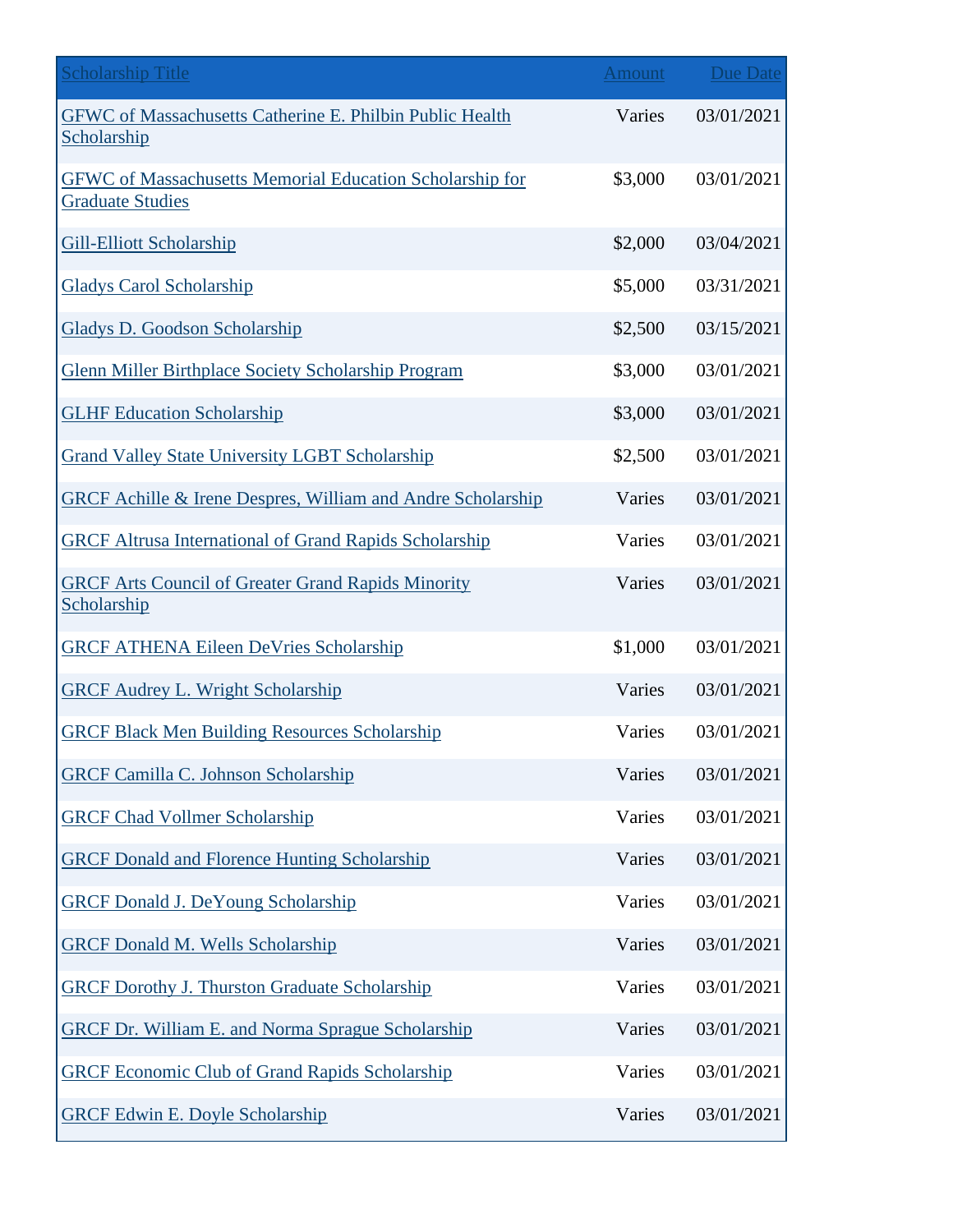| <b>Scholarship Title</b>                                                     | <b>Amount</b> | <b>Due Date</b> |
|------------------------------------------------------------------------------|---------------|-----------------|
| <b>GRCF Elmo Wierenga Alumni Scholarship</b>                                 | Varies        | 03/01/2021      |
| <b>GRCF Fred &amp; Lena Meijer Scholarship</b>                               | \$10,000      | 03/01/2021      |
| <b>GRCF Gladys Snauble Scholarship</b>                                       | Varies        | 03/01/2021      |
| <b>GRCF Grand Rapids Combined Theatre Scholarship</b>                        | Varies        | 03/01/2021      |
| <b>GRCF Guy D. &amp; Mary Edith Halladay Graduate Scholarship</b>            | Varies        | 03/01/2021      |
| <b>GRCF Guy D. and Mary Edith Halladay Music Scholarship</b>                 | Varies        | 03/01/2021      |
| <b>GRCF Hackett Family Scholarship</b>                                       | Varies        | 03/01/2021      |
| <b>GRCF Harry J. Morris, Jr. Emergency Services Scholarship</b>              | Varies        | 03/01/2021      |
| <b>GRCF John T. and Frances J. Maghielse Scholarship</b>                     | Varies        | 03/01/2021      |
| <b>GRCF Joshua Esch Mitchell Aviation Scholarship</b>                        | Varies        | 03/01/2021      |
| <b>GRCF Keith C. VanderHyde Scholarship</b>                                  | Varies        | 03/01/2021      |
| <b>GRCF Ladies Literary Club Scholarship</b>                                 | Varies        | 03/01/2021      |
| <b>GRCF Lavina Laible Scholarship</b>                                        | Varies        | 03/01/2021      |
| <b>GRCF Llewellyn L. Cayvan String Instrument Scholarship</b>                | Varies        | 03/01/2021      |
| <b>GRCF Mathilda &amp; Carolyn Gallmeyer Scholarship</b>                     | Varies        | 03/01/2021      |
| <b>GRCF Melbourne &amp; Alice E. Frontjes Scholarship</b>                    | Varies        | 03/01/2021      |
| <b>GRCF Michael J. Wolf Scholarship</b>                                      | Varies        | 03/01/2021      |
| <b>GRCF Mildred E. Troske Music Scholarship</b>                              | Varies        | 03/01/2021      |
| <b>GRCF Miller Johnson West Michigan Diversity Law School</b><br>Scholarship | \$5,000       | 03/01/2021      |
| <b>GRCF Patricia &amp; Armen Oumedian Scholarship</b>                        | Varies        | 03/01/2021      |
| <b>GRCF Paul Collins Scholarship</b>                                         | Varies        | 03/01/2021      |
| <b>GRCF Peggy (Kommer) Novosad Scholarship</b>                               | Varies        | 03/01/2021      |
| <b>GRCF Roger and Jacquelyn Vander Laan Family Scholarship</b>               | Varies        | 03/01/2021      |
| <b>GRCF U-M Alumnae Club (University of Michigan)</b><br>Scholarship         | Varies        | 03/01/2021      |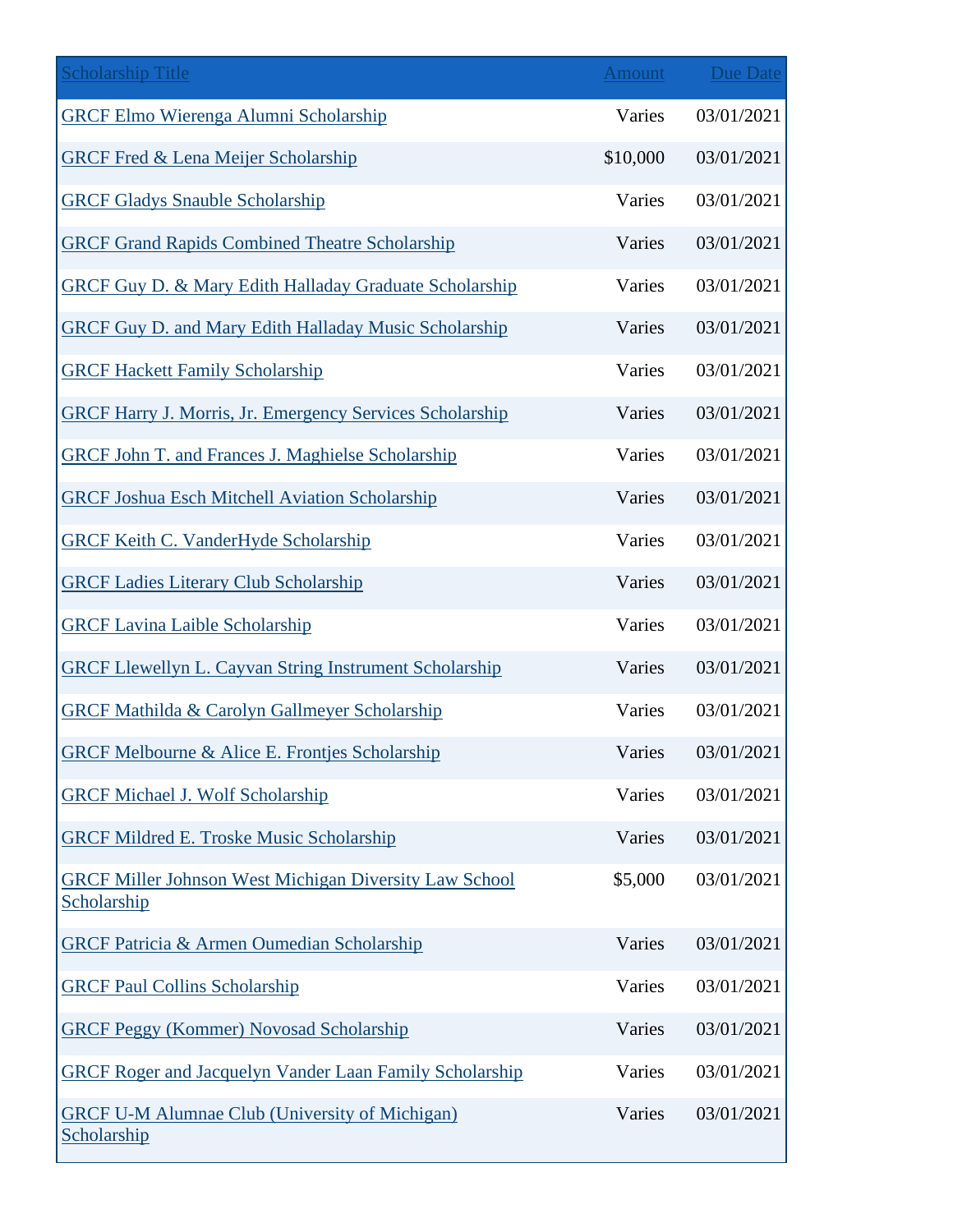| <b>Scholarship Title</b>                                                                        | Amount   | <b>Due Date</b> |
|-------------------------------------------------------------------------------------------------|----------|-----------------|
| <b>GRCF Violet Wondergem Health Science Scholarship</b>                                         | Varies   | 03/01/2021      |
| <b>GRCF Virginia Valk Fehsenfeld Scholarship</b>                                                | Varies   | 03/01/2021      |
| <b>GRCF Vivian M. Kommer Scholarship</b>                                                        | Varies   | 03/01/2021      |
| <b>GRCF Walter C. Winchester Scholarship</b>                                                    | Varies   | 03/01/2021      |
| <b>GRCF Warner Norcross &amp; Judd Law School Scholarship</b>                                   | \$5,000  | 03/01/2021      |
| <b>Greater St. Louis Art Association Scholarship</b>                                            | \$2,500  | 03/15/2021      |
| <b>Greenfield Peace Writing Scholarship</b>                                                     | \$1,000  | 03/02/2021      |
| <b>GRHS Youth Essay Contest</b>                                                                 | \$1,000  | 03/31/2021      |
| H.J. Heinz Company Foundation Scholarship                                                       | \$2,500  | 03/31/2021      |
| <b>Harold Colby/Ray Barton NH Association of Septage Haulers</b><br><b>Memorial Scholarship</b> | \$500    | 03/24/2021      |
| Harry & Lenora Richardson-American Legion District 6<br>Scholarship                             | \$1,200  | 03/31/2021      |
| <b>Harvest Land Scholarship Program</b>                                                         | \$1,000  | 03/01/2021      |
| Hawaii Association of Public Accountants Big Island<br>Scholarship                              | \$1,000  | 03/31/2021      |
| Hawaii JiuJitsu Kimono Scholarship                                                              | Varies   | 03/31/2021      |
| Haymarket Gallery Emerging Artists Scholarship                                                  | \$700    | 03/15/2021      |
| <b>Hearthstone Housing Foundation Scholarship</b>                                               | \$5,000  | 03/31/2021      |
| <b>Hearthstone Housing Foundation Scholarship Fund</b>                                          | \$5,000  | 03/31/2021      |
| <b>Heidelberg University Music Scholarship</b>                                                  | Varies   | 03/01/2021      |
| <b>HEK Youth Encouragment Scholarship</b>                                                       | \$1,250  | 03/09/2021      |
| Helen B. Lewis E. Goldstein Scholarship                                                         | \$10,000 | 03/31/2021      |
| Henry J. and Pauline M. Armstrong Scholarship                                                   | \$1,300  | 03/15/2021      |
| Henry S. and Carolyn Adams Scholarship Fund                                                     | \$4,000  | 03/06/2021      |
| <b>Herb it Forward Scholarship</b>                                                              | \$5,000  | 03/01/2021      |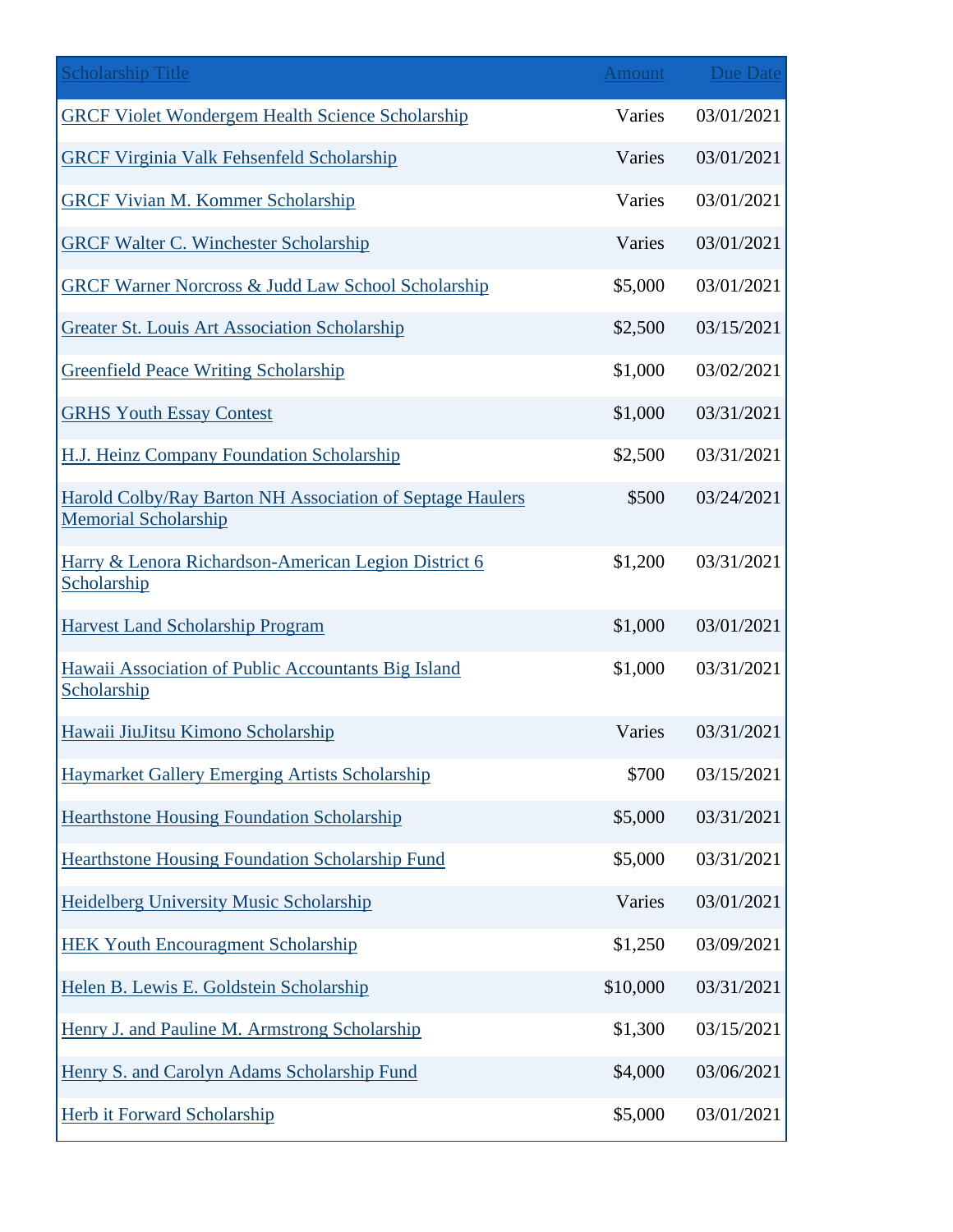| <b>Scholarship Title</b>                                               | <b>Amount</b> | Due Date   |
|------------------------------------------------------------------------|---------------|------------|
| Herbert Hoover Uncommon Student Award                                  | \$11,500      | 03/15/2021 |
| Hillsdale County Democratic Party Scholarship                          | \$500         | 03/25/2021 |
| House of Blues Music Forward Foundation Affinity Plus<br>Scholarship   | \$5,000       | 03/31/2021 |
| House of Blues Music Forward Foundation Scholarships                   | \$10,000      | 03/31/2021 |
| House of Blues Music Forward FoundationDavid E. Ballard<br>Scholarship | \$10,000      | 03/21/2021 |
| House Scholarship Foundation Aspiring Scholars Award                   | \$1,000       | 03/01/2021 |
| Howard and Helen Hauff Memorial                                        | Varies        | 03/01/2021 |
| <b>Howard P. Rawlings Educational Assistance Grant</b>                 | \$3,000       | 03/01/2021 |
| <b>HSF/VAMOS Scholarship</b>                                           | Varies        | 03/05/2021 |
| <b>Hubler Endowed Scholarship</b>                                      | \$10,000      | 03/15/2021 |
| Hudson & Holland Scholars Program                                      | \$6,000       | 03/01/2021 |
| Humana Foundation Scholarship Program                                  | \$9,000       | 03/04/2021 |
| Hyundai Scholarship                                                    | \$20,000      | 03/05/2021 |
| <b>ICSC Foundation Graduate Scholarships</b>                           | \$10,000      | 03/09/2021 |
| <b>Idaho Opportunity Scholarship</b>                                   | \$12,000      | 03/01/2021 |
| <b>IFDA Student Member Scholarship</b>                                 | \$2,000       | 03/31/2021 |
| <b>Illinois AMVETS Ladies Auxiliary Memorial Scholarships</b>          | \$500         | 03/01/2021 |
| Illinois AMVETS Ladies Auxiliary Worchid Scholarships                  | \$500         | 03/01/2021 |
| <b>Illinois AMVETS Sad Sacks Nursing Scholarship</b>                   | Varies        | 03/01/2021 |
| <b>Illinois AMVETS Sad Sacks Nursing Scholarships</b>                  | Varies        | 03/01/2021 |
| Illinois AMVETS Service Foundation Veteran Scholarship                 | \$2,000       | 03/01/2021 |
| <b>Indian Health Service Scholarships</b>                              | Varies        | 03/28/2021 |
| <b>Indiana Donor Network Foundation Scholarship</b>                    | Varies        | 03/16/2021 |
| <b>Indiana University Foundation Scholarships</b>                      | \$2,000       | 03/10/2021 |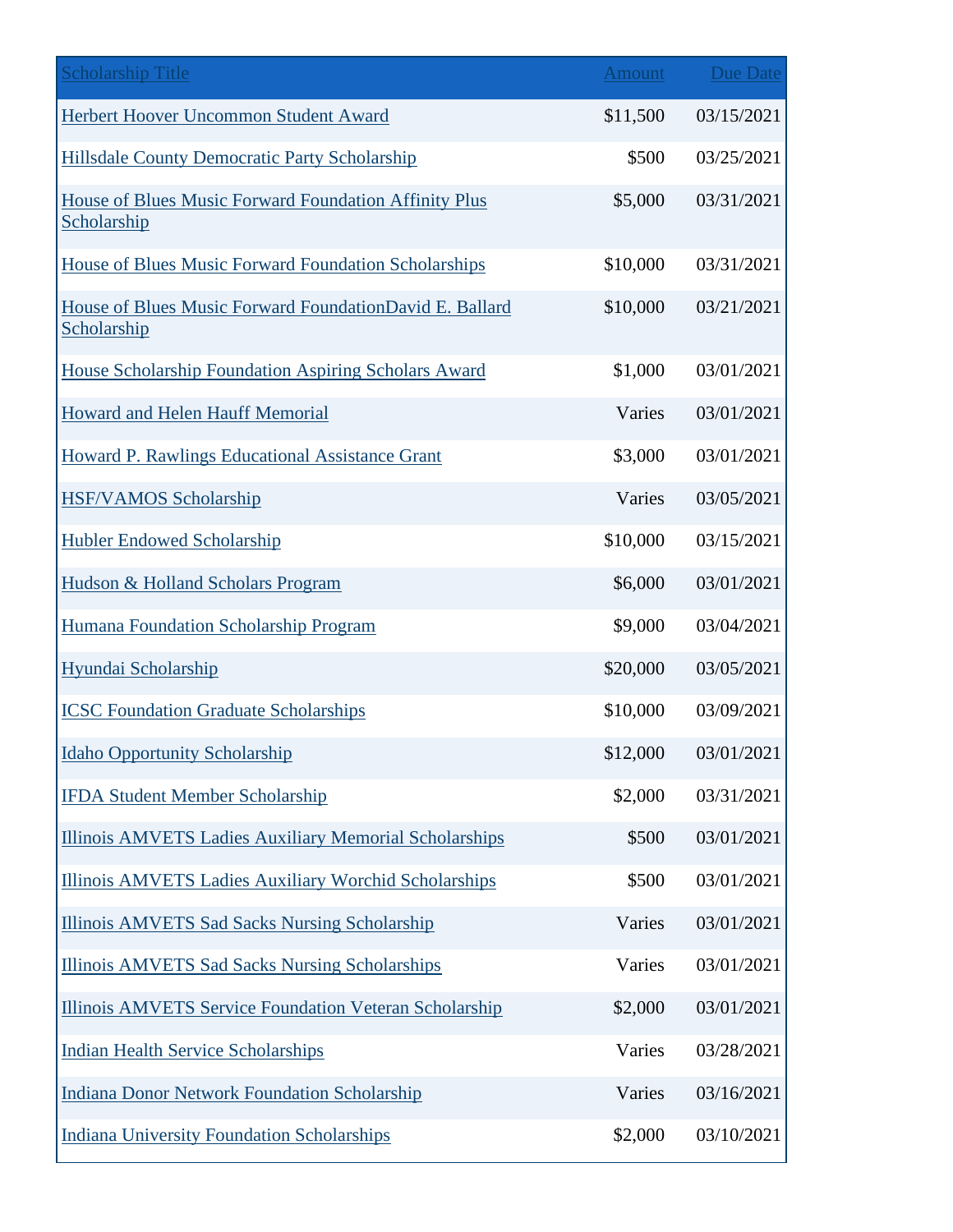| <b>Scholarship Title</b>                                           | <b>Amount</b> | <b>Due Date</b> |
|--------------------------------------------------------------------|---------------|-----------------|
| <b>Indianapolis Chapter CSI Education Foundation</b>               | Varies        | 03/13/2021      |
| <b>Institute for Humane Studies Fellowship</b>                     | \$15,000      | 03/15/2021      |
| <b>International Foodservice Editorial Council Scholarship</b>     | Varies        | 03/15/2021      |
| Iota Sigma Pi BP Scholarship                                       | Varies        | 03/31/2021      |
| <b>Iowa Autmobile Dealers Foundation for Education Scholarship</b> | Varies        | 03/01/2021      |
| <b>Iowa Scholarships for the Arts</b>                              | \$1,500       | 03/01/2021      |
| <b>Iowa UMF College Scholarships</b>                               | \$2,150       | 03/01/2021      |
| <b>Iowa UMF Seminary Scholarships</b>                              | \$2,500       | 03/01/2021      |
| <b>Ira Dorsey Scholarship</b>                                      | \$2,000       | 03/29/2021      |
| <b>ISC-IIOC Scholarship</b>                                        | Varies        | 03/21/2021      |
| <b>ISCS Foundation Undergraduate Scholarships</b>                  | \$10,000      | 03/15/2021      |
| <b>ISF National Scholarships</b>                                   | \$10,000      | 03/21/2021      |
| <b>ISF-MCA Scholarship</b>                                         | \$5,000       | 03/21/2021      |
| <b>ISF-MCC Scholarship</b>                                         | \$5,000       | 03/21/2021      |
| <b>ISF-MSA West Scholarship</b>                                    | Varies        | 03/21/2021      |
| <b>ISF-SRVIC Scholarship</b>                                       | \$5,000       | 03/21/2021      |
| ISNA Dr. Abdulmunim A. Shakir Scholarship                          | \$1,000       | 03/01/2021      |
| Italian Catholic Federation First Year Scholarship                 | \$1,000       | 03/15/2021      |
| It's My Heart New England CHD Awareness Scholarship                | \$1,500       | 03/26/2021      |
| <b>James &amp; Patrica Sood Scholarship</b>                        | \$2,500       | 03/11/2021      |
| James A. McCavitt and Annie LePors McCavitt Scholarship<br>Fund    | \$1,000       | 03/13/2021      |
| <b>James B. Simpson Fellowship</b>                                 | Varies        | 03/01/2021      |
| James M. & Martha J. Perry Agricultural Scholarship                | \$3,000       | 03/15/2021      |
| <b>James Madison Graduate Fellowships</b>                          | \$24,000      | 03/01/2021      |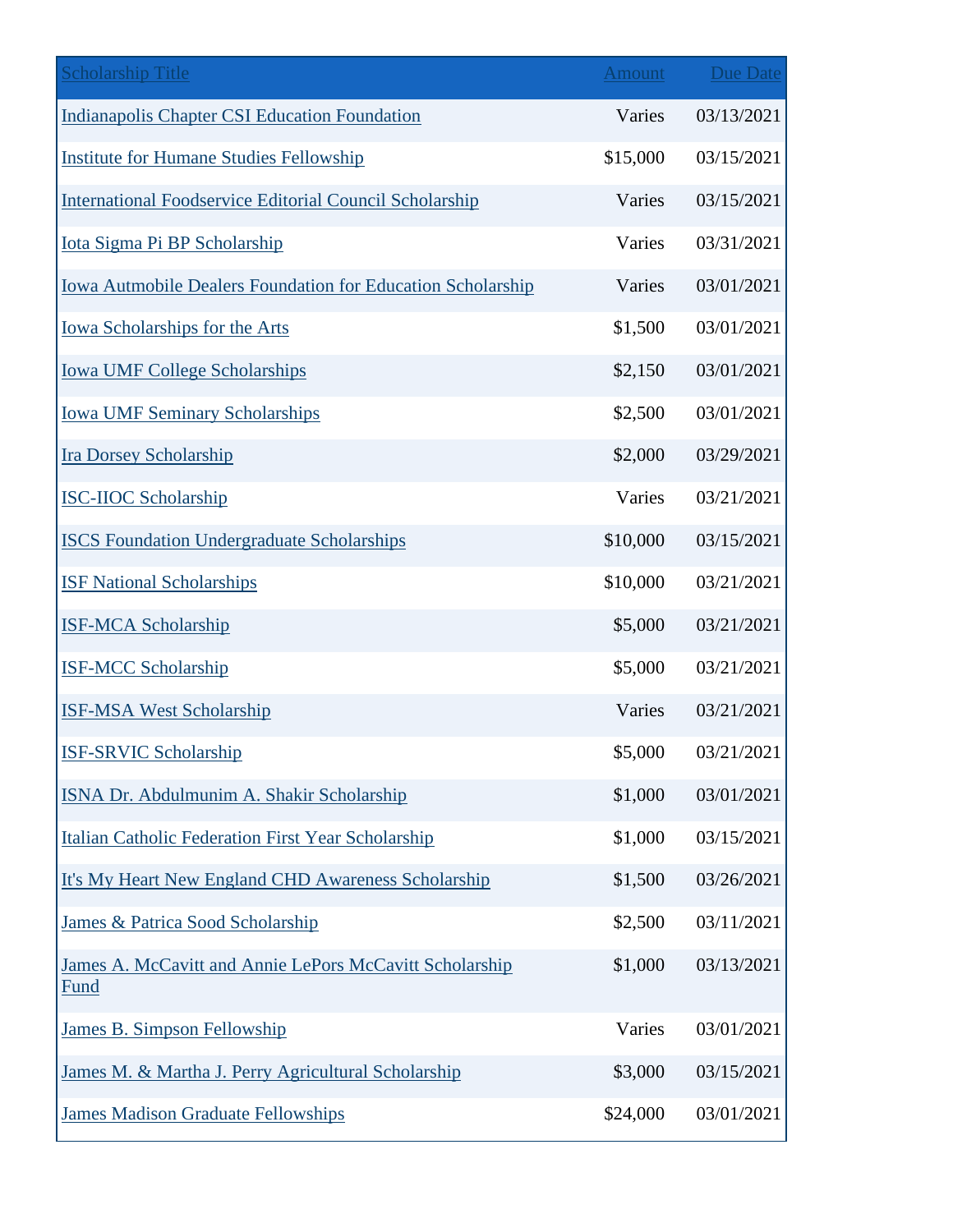| <b>Scholarship Title</b>                                                      | <b>Amount</b> | <b>Due Date</b> |
|-------------------------------------------------------------------------------|---------------|-----------------|
| <b>Jane Allen Newman Scholarship</b>                                          | \$2,500       | 03/04/2021      |
| Jane C. Waldbaum Archaeological Field School Scholarship                      | \$1,000       | 03/01/2021      |
| Jane T. Anderson Scholarship                                                  | \$800         | 03/15/2021      |
| Jared E. Banta Legacy Scholarship                                             | \$1,000       | 03/04/2021      |
| <b>JCS Scholarship for Jewish Students from Single-Parent Homes</b>           | Varies        | 03/16/2021      |
| <b>JEA Journalist of the Year Scholarship</b>                                 | \$3,000       | 03/15/2021      |
| Jefferies-Park Scholarship                                                    | \$700         | 03/15/2021      |
| Jennie (McDowell) and Harlan Layton Scholarship-Lancaster<br>Co <sub>NE</sub> | \$2,000       | 03/15/2021      |
| Jennifer Leigh Soper Cystic Fibrosis Scholarship                              | \$500         | 03/04/2021      |
| Jennings B. & Beulah G. Haggerty Scholarship                                  | \$2,000       | 03/15/2021      |
| <b>Jewish Community Federation College Scholarships</b>                       | Varies        | 03/31/2021      |
| Jewish United Fund Merit Scholarship Program                                  | \$1,000       | 03/01/2021      |
| <b>Jim Boyce Memorial Scholarship</b>                                         | Varies        | 03/31/2021      |
| <b>JLB Young Women Voluntarism Scholarship</b>                                | \$1,000       | 03/31/2021      |
| <b>JLR Outstanding Community Service Scholarship</b>                          | \$1,000       | 03/01/2021      |
| Jo Caldwell Meyer Scholarship                                                 | \$2,000       | 03/01/2021      |
| John and Maggie Price Scholarship                                             | Varies        | 03/04/2021      |
| <b>John Breslow Scholarships</b>                                              | \$1,000       | 03/15/2021      |
| <b>John Duvall Memorial Scholarship</b>                                       | \$2,500       | 03/01/2021      |
| Joseph James Morelli Legacy Foundation Scholarship                            | \$2,500       | 03/17/2021      |
| Joseph S. Murphy Scholarship for Diversity in Labor                           | \$30,000      | 03/16/2021      |
| Joseph Shinoda Memorial Scholarship                                           | \$5,000       | 03/30/2021      |
| <b>Joyce Ivy Summer Scholars Scholarship</b>                                  | \$6,600       | 03/01/2021      |
| <b>JSU Alabama Agnes Manes Scholarship</b>                                    | Varies        | 03/01/2021      |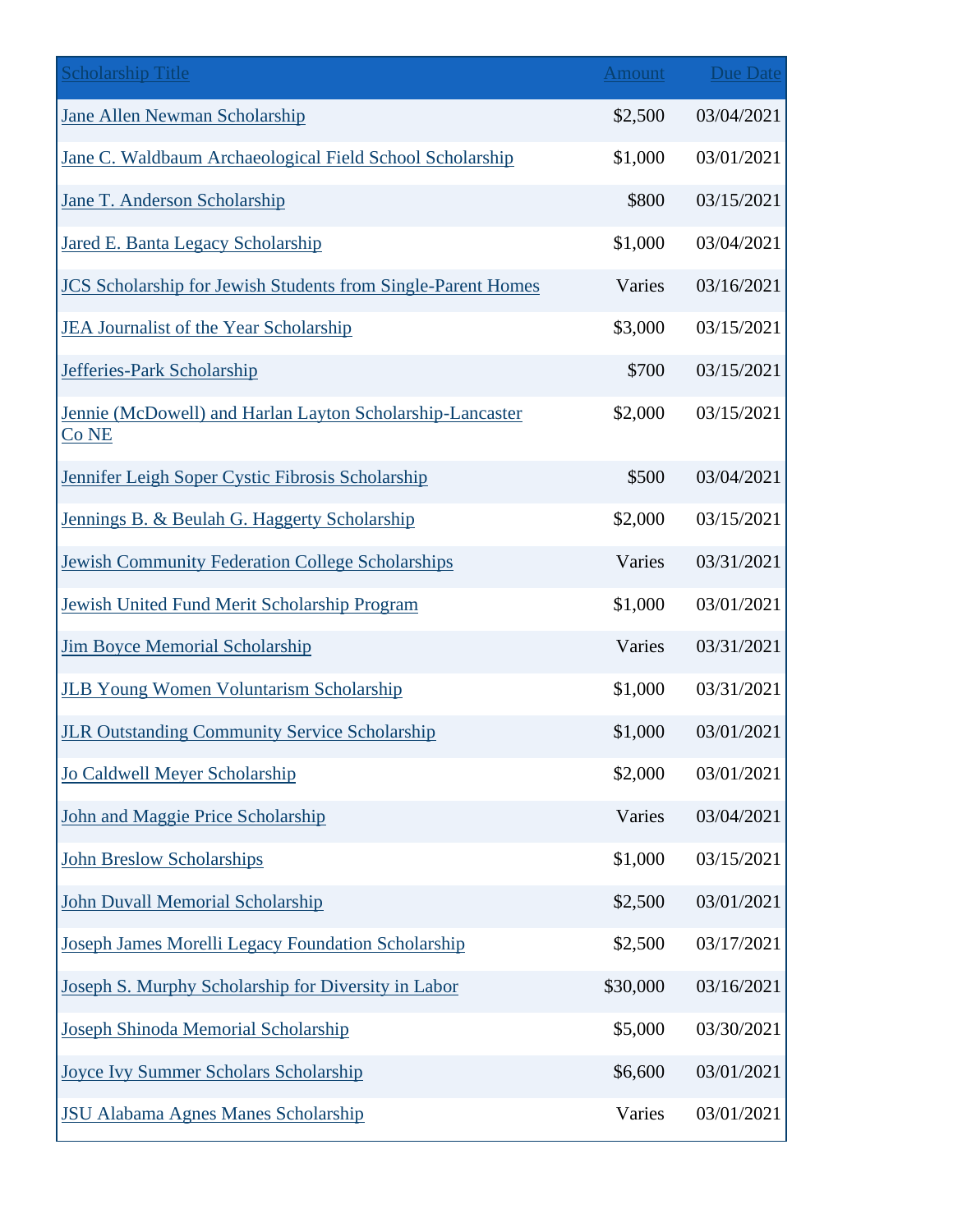| <b>Scholarship Title</b>                                                   | <b>Amount</b> | <b>Due Date</b> |
|----------------------------------------------------------------------------|---------------|-----------------|
| JSU Alabama Bob & Lou Kennamer Scholarship                                 | Varies        | 03/01/2021      |
| <b>JSU Alabama Bush Memorial Scholarship</b>                               | Varies        | 03/01/2021      |
| <b>JSU Alabama Charley Pell Scholarship</b>                                | Varies        | 03/01/2021      |
| <b>JSU Alabama Cole (Leone) Memorial Scholarship</b>                       | \$300         | 03/01/2021      |
| <b>JSU Alabama Curley Memorial Scholarship</b>                             | \$200         | 03/01/2021      |
| <b>JSU Alabama Dr. James Reaves Memorial Scholarship</b>                   | \$1,250       | 03/01/2021      |
| JSU Alabama Dr. Perry & Kay Savage Scholarship                             | Varies        | 03/01/2021      |
| JSU Alabama Dr. Theron Montgomery Scholarship                              | \$1,500       | 03/01/2021      |
| <b>JSU Alabama Farmers &amp; Merchants Bank of Piedmont</b><br>Scholarship | Varies        | 03/01/2021      |
| <b>JSU Alabama Hallman Scholarship</b>                                     | Varies        | 03/01/2021      |
| <b>JSU Alabama Jeff Parker Scholarship</b>                                 | Varies        | 03/01/2021      |
| <b>JSU Alabama Mildred Sheppard Scholarship</b>                            | Varies        | 03/01/2021      |
| <b>JSU Alabama Moersch Scholarship</b>                                     | Varies        | 03/01/2021      |
| <b>JSU Alabama Power Scholarship</b>                                       | Varies        | 03/01/2021      |
| <b>JSU Opal R. &amp; Opal A. Lovett Scholarship</b>                        | Varies        | 03/01/2021      |
| Judge Jerri Lee Mills Law Student Scholarship 2020                         | \$2,000       | 03/15/2021      |
| <b>Judith Siegel Pearson Award</b>                                         | Varies        | 03/01/2021      |
| <b>Judy Kay Wendland-Young Scholarship</b>                                 | \$10,000      | 03/31/2021      |
| <b>JUF Israel Experience High School Scholarship Program</b>               | Varies        | 03/01/2021      |
| Juniata College Calvert Ellis Scholarship                                  | \$12,000      | 03/01/2021      |
| Kappa Zeta's Josie Washington Memorial Scholarship                         | Varies        | 03/31/2021      |
| Kappa Zeta's Juanita Buchanan Undergraduate Academic<br>Scholarship        | Varies        | 03/31/2021      |
| Karen Ha Scholarship                                                       | \$10,000      | 03/24/2021      |
| <b>Keep Retro Alive Scholarship</b>                                        | Varies        | 03/31/2021      |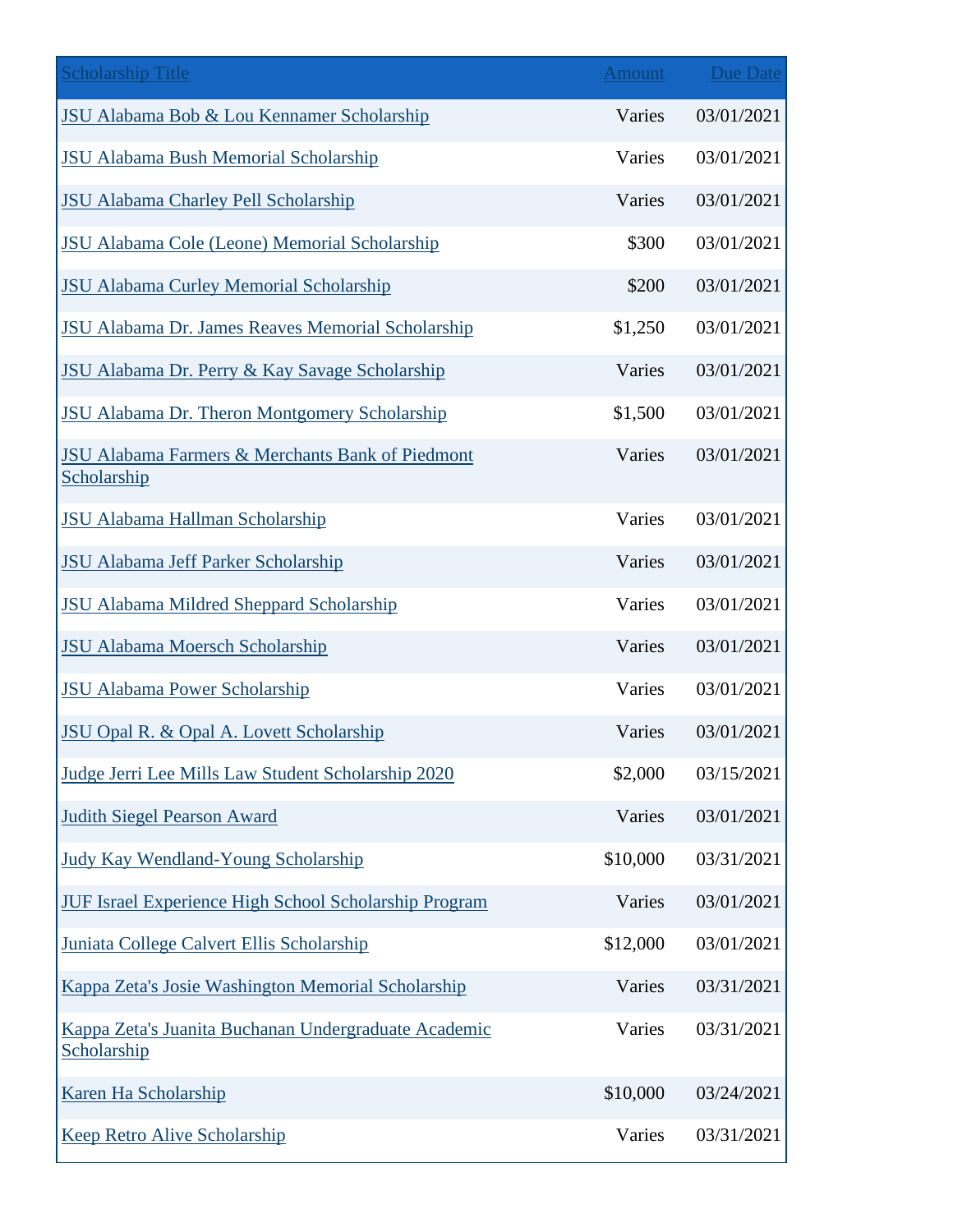| <b>Scholarship Title</b>                                                                     | <b>Amount</b> | Due Date   |
|----------------------------------------------------------------------------------------------|---------------|------------|
| Kentucky Student Technology Leadership Program (STLP)<br>Scholarship                         | \$1,000       | 03/01/2021 |
| <b>Khyentse Foundation Translation Studies Scholarships</b>                                  | \$5,000       | 03/01/2021 |
| <b>Kinder Institute Scholarship</b>                                                          | \$2,500       | 03/01/2021 |
| <b>King-Barton Scholarship</b>                                                               | Varies        | 03/04/2021 |
| <b>Kiwanis Scholarships</b>                                                                  | Varies        | 03/15/2021 |
| Kiwanis Scholarships and Merit Awards                                                        | Varies        | 03/15/2021 |
| Kosciusko County Community Foundation Scholarship                                            | Varies        | 03/15/2021 |
| <b>Kreager Family Scholarship</b>                                                            | \$2,500       | 03/01/2021 |
| <b>KYTESOL ESL/LEP Student Scholarship Opportunity</b>                                       | \$1,500       | 03/16/2021 |
| <b>Lackland Officers' Spouses Club Scholarship for High School</b><br>Seniors                | Varies        | 03/01/2021 |
| <b>Lady Legacy Scholarship</b>                                                               | Varies        | 03/11/2021 |
| Law Day 2020 College Scholarship                                                             | \$1,000       | 03/20/2021 |
| <b>Legacy of Life Essay &amp; Video Scholarships</b>                                         | \$5,000       | 03/31/2021 |
| <b>Legacy of Life Scholarship</b>                                                            | \$5,000       | 03/31/2021 |
| <b>Leonard F. Hartwig Scholarship</b>                                                        | \$400         | 03/15/2021 |
| Leonard M. Perryman Communications Scholarship for Racial<br><b>Ethnic Minority Students</b> | \$2,500       | 03/15/2021 |
| Leslie A. Ebert Legacy Of Life Scholarship                                                   | \$5,000       | 03/31/2021 |
| Letitia B. Carter Scholarship                                                                | Varies        | 03/20/2021 |
| Lewis Cenker Scholarship                                                                     | Varies        | 03/01/2021 |
| Lewis Sexton Scholarship Fund                                                                | \$5,000       | 03/04/2021 |
| Lewis Summer Intern Program                                                                  | \$2,500       | 03/20/2021 |
| Lex Mathews Scholarships for Women                                                           | \$2,000       | 03/15/2021 |
| <b>Liberty Graphics Natural Environment Art Scholarship</b>                                  | \$1,000       | 03/15/2021 |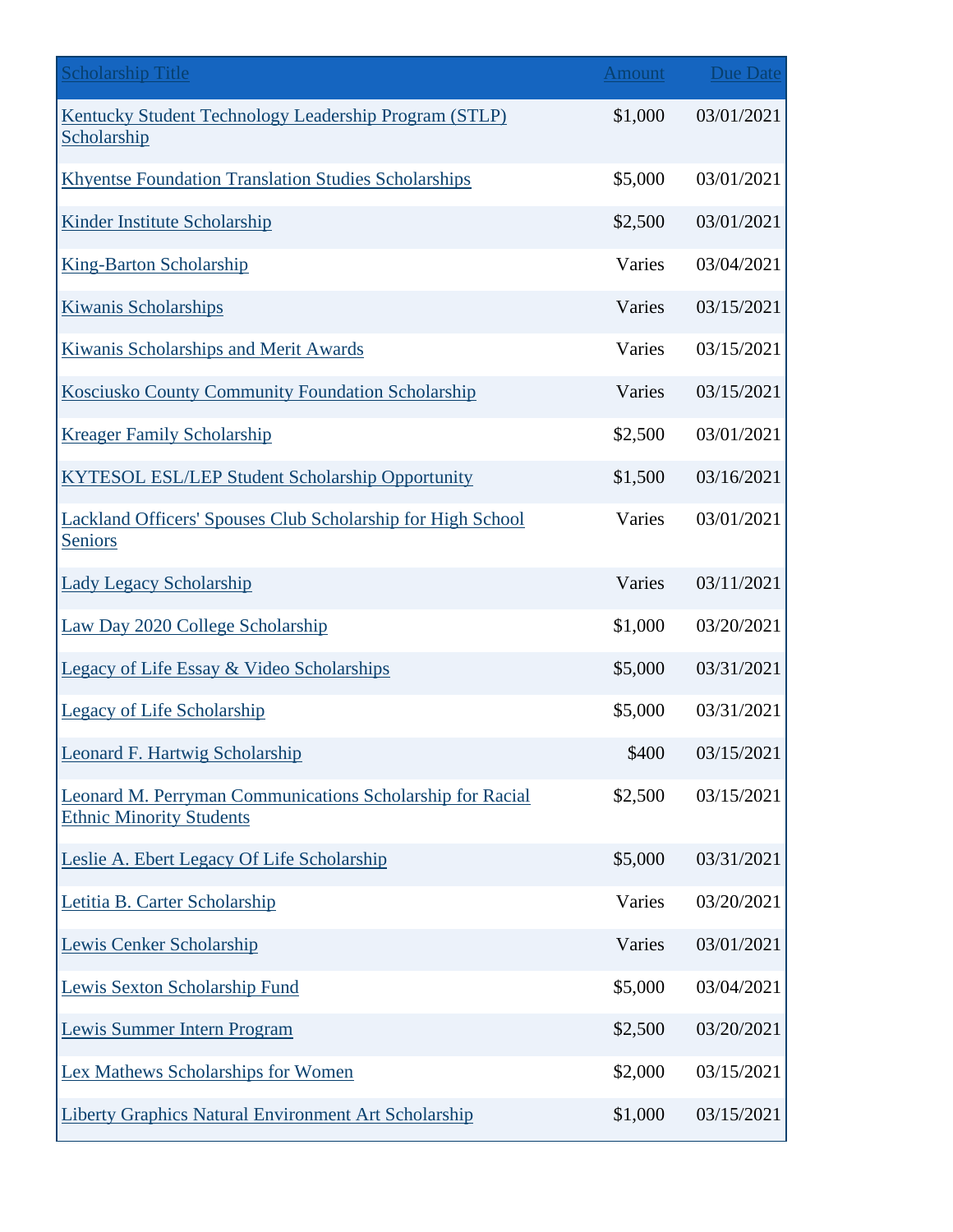| <b>Scholarship Title</b>                                                     | Amount   | <b>Due Date</b> |
|------------------------------------------------------------------------------|----------|-----------------|
| <b>Life Lessons Scholarship Program</b>                                      | \$15,000 | 03/01/2021      |
| <b>Lighthouse Guild Scholarship Program</b>                                  | \$10,000 | 03/31/2021      |
| <b>Lincoln AMA Emerging Marketer Scholarship</b>                             | \$500    | 03/15/2021      |
| <b>Lincoln Legal Professionals Association Scholarship</b>                   | \$1,500  | 03/18/2021      |
| Listen & Learn Language Travel Scholarship                                   | \$3,000  | 03/31/2021      |
| <b>Lockheed Martin STEM Scholarship Program</b>                              | \$10,000 | 03/12/2021      |
| <b>Logan Thomas Family Memorial Scholarship</b>                              | \$20,000 | 03/04/2021      |
| <b>Loren and Becky Roslund Scholarship</b>                                   | \$1,200  | 03/08/2021      |
| Loren Richards Elder Care Scholarship                                        | \$2,000  | 03/04/2021      |
| Louis C. & Amy E. Nuernberger Memorial Scholarship                           | \$8,000  | 03/15/2021      |
| <b>Louis-Edward Nicklies Scholarship</b>                                     | Varies   | 03/26/2021      |
| Loyola University Cristo Rey Scholars Program                                | Varies   | 03/01/2021      |
| <b>Loyola University Zolp Scholarship</b>                                    | Varies   | 03/01/2021      |
| M. Verna Butterer Educational Trust                                          | \$14,000 | 03/15/2021      |
| <b>MAC CMAA Graduate / Undergraduate for Construction</b><br><b>Managers</b> | \$3,500  | 03/01/2021      |
| <b>Mainely Character Scholarship</b>                                         | \$5,000  | 03/01/2021      |
| Manatee County Medical Education Scholarship Fund                            | Varies   | 03/31/2021      |
| Margaret & Max Pumphrey Scholarship                                          | \$2,000  | 03/15/2021      |
| Margaret C. Stednitz Scholarship                                             | \$1,200  | 03/15/2021      |
| <b>Marguerite Young Endowment Fund</b>                                       | \$1,500  | 03/31/2021      |
| Marie Newton Sepia Memorial Scholarship                                      | \$1,000  | 03/15/2021      |
| <b>Marine Corps Scholarship Foundation</b>                                   | \$10,000 | 03/01/2021      |
| <b>Marketing EDGE Scholarship Awards</b>                                     | \$7,000  | 03/04/2021      |
| <b>Marketing for Change</b>                                                  | \$2,500  | 03/01/2021      |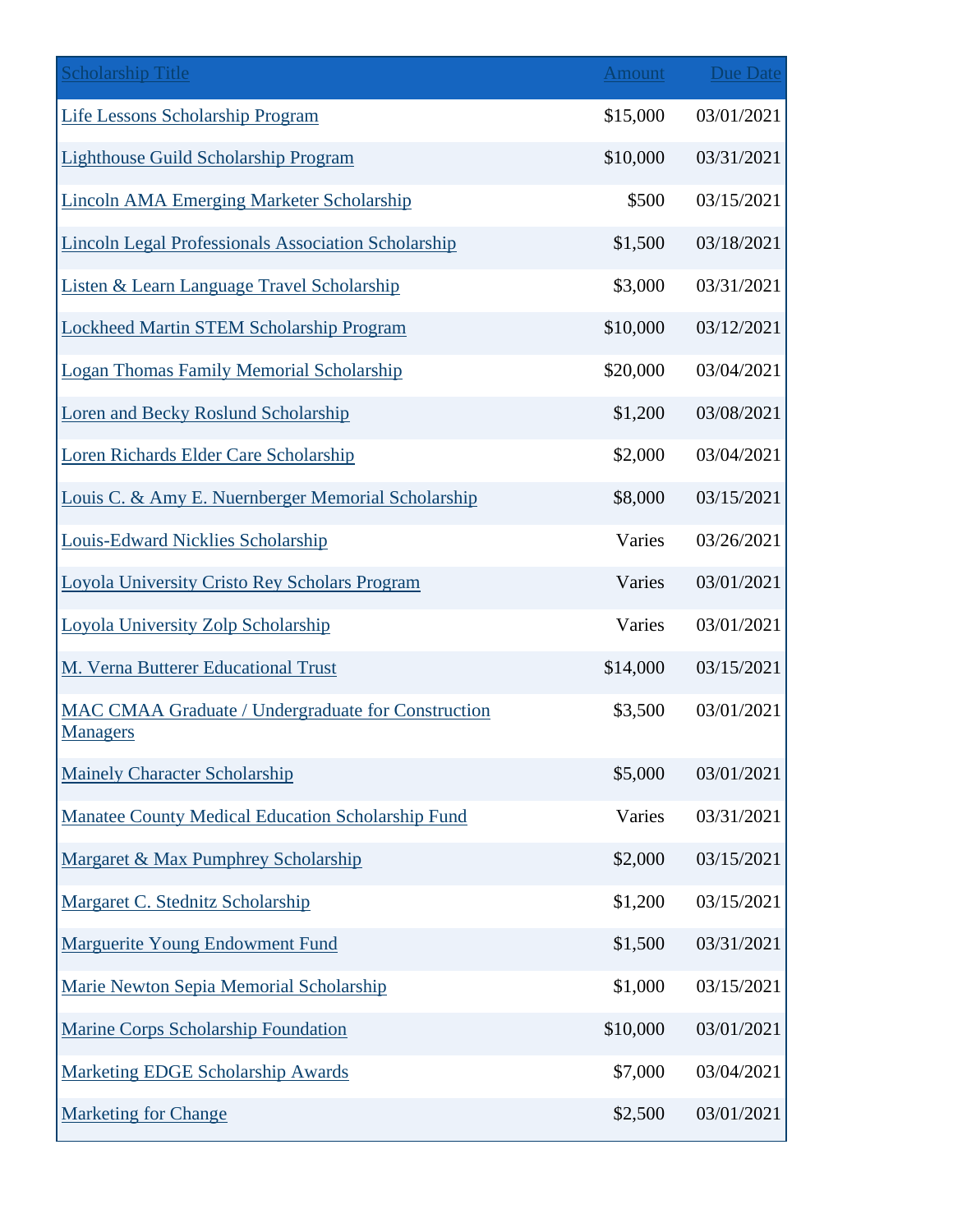| <b>Scholarship Title</b>                                                             | Amount   | <b>Due Date</b> |
|--------------------------------------------------------------------------------------|----------|-----------------|
| <b>Marsden Scholarship</b>                                                           | Varies   | 03/31/2021      |
| <b>Marvin Anmuth Scholarship</b>                                                     | \$5,000  | 03/31/2021      |
| Mary Fran Carroll Non-Traditional Scholarship                                        | \$3,000  | 03/01/2021      |
| Mary Fran Carroll Traditional Scholarship                                            | \$3,000  | 03/01/2021      |
| Mary J. Szczepanski "Never Give Up" Scholarship - National<br><b>College Program</b> | \$1,000  | 03/15/2021      |
| <b>Maryland Part-Time Grant Program</b>                                              | \$2,000  | 03/01/2021      |
| Maryland State Delegate Scholarship                                                  | Varies   | 03/01/2021      |
| <b>Maryland Tuition Waiver for Foster Care Recipients</b>                            | Varies   | 03/01/2021      |
| <b>Massachusetts High Demand Scholarship Program</b>                                 | \$5,500  | 03/20/2021      |
| Matsuo Bridge Company Ltd. of Japan Scholarship                                      | \$2,500  | 03/01/2021      |
| MD & DC Credit Union College Scholarship                                             | Varies   | 03/31/2021      |
| <b>Medical Research Scholarships</b>                                                 | \$2,500  | 03/15/2021      |
| <b>Melissa Anne Centrella Scholarship Foundation</b>                                 | Varies   | 03/15/2021      |
| <b>Melissa's Hope Foundation Scholarship</b>                                         | \$3,000  | 03/15/2021      |
| <b>Mercatus Adam Smith Fellowship</b>                                                | \$10,000 | 03/15/2021      |
| Mercedes-Benz U.S. International Scholarships                                        | \$2,000  | 03/16/2021      |
| <b>Mercer Family Foundation</b>                                                      | \$7,500  | 03/31/2021      |
| <b>META Foundation Scholarships</b>                                                  | \$6,000  | 03/31/2021      |
| Michael A. Hunter Memorial Scholarship                                               | \$5,000  | 03/16/2021      |
| <b>Michael Curry Summer Internship Program</b>                                       | \$1,632  | 03/31/2021      |
| <b>Michigan Water Environment Association Scholarships</b>                           | \$2,500  | 03/01/2021      |
| Midwest Technical College High School Scholarship                                    | \$10,000 | 03/06/2021      |
| <b>Mildred Sorensen National Scholarship</b>                                         | \$1,000  | 03/01/2021      |
| Milwaukee Art Museum Garden Club                                                     | \$2,000  | 03/31/2021      |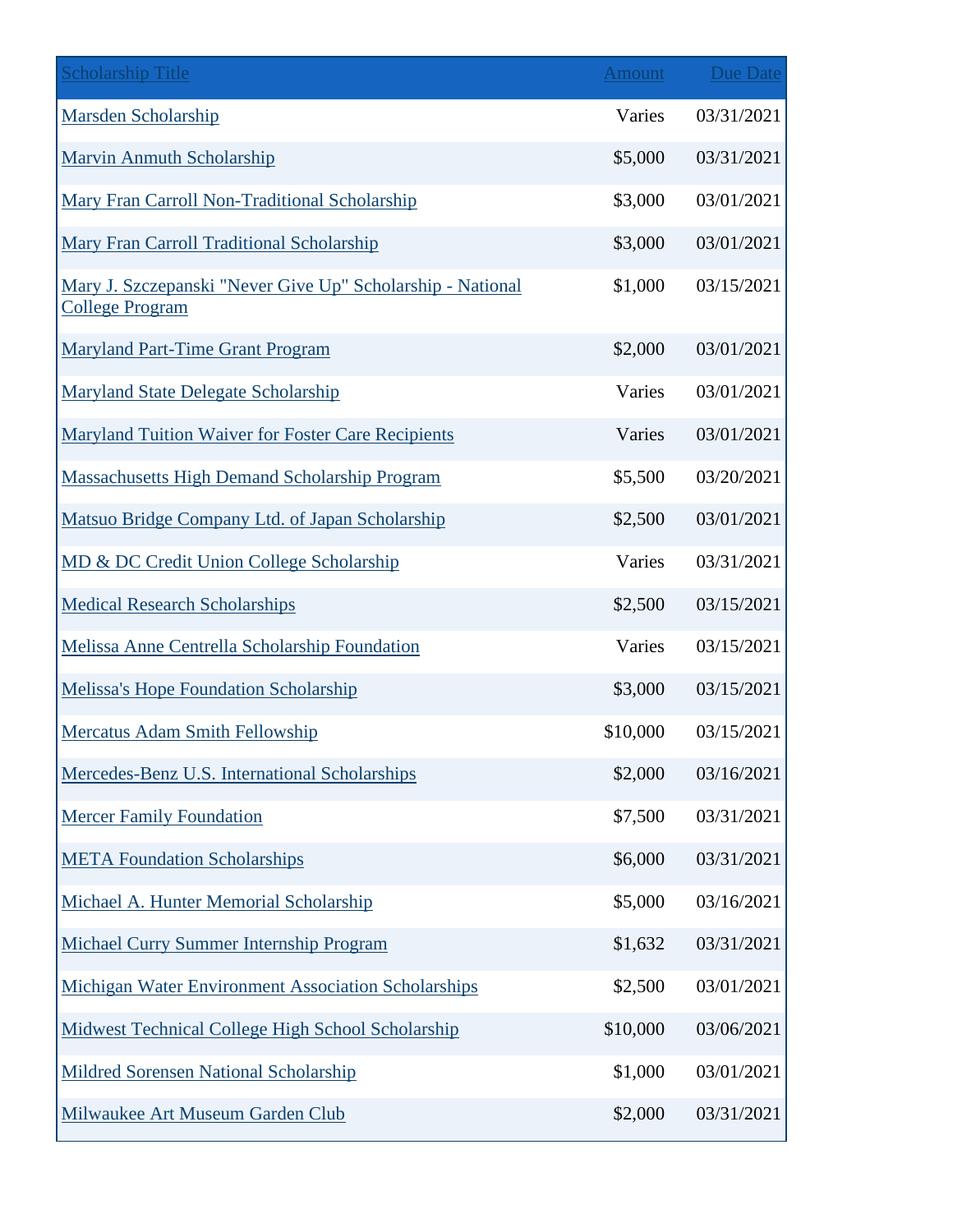| <b>Scholarship Title</b>                                                              | <b>Amount</b> | Due Date   |
|---------------------------------------------------------------------------------------|---------------|------------|
| Minnesota Clean Air Choice Biodiesel Scholarship                                      | Varies        | 03/29/2021 |
| Minnesota Masonic Charities 4-Year Scholarships                                       | \$5,000       | 03/01/2021 |
| Minority Teachers of Illinois Scholarship Program                                     | \$5,000       | 03/01/2021 |
| Miriam Croft Moeller Citizenship Award                                                | \$1,800       | 03/15/2021 |
| Mississippi Higher Education Legislative Plan for Needy<br><b>Students</b>            | Varies        | 03/31/2021 |
| Mississippi Space Grant Consortium Graduate Fellowship<br>Program                     | \$22,000      | 03/09/2021 |
| <b>Missouri Bankers Foundation Scholarship Program</b>                                | \$1,000       | 03/05/2021 |
| Mitchell Ostry Memorial Scholarship                                                   | \$500         | 03/31/2021 |
| <b>MMUF Travel &amp; Research Grants</b>                                              | \$5,000       | 03/13/2021 |
| Monarch Awards Foundation, Inc. Illinois College or University<br>Scholarship         | \$3,000       | 03/31/2021 |
| Morgan Costa-Rhodes Memorial Scholarship                                              | \$2,000       | 03/15/2021 |
| Morris J. and Betty Kaplun Foundation Essay Contest                                   | \$1,800       | 03/07/2021 |
| Mount Mercy College Freshmen Academic Scholarships                                    | \$20,000      | 03/01/2021 |
| <b>MPower Artist Grants</b>                                                           | Varies        | 03/06/2021 |
| <b>Muslim American Journeys Scholarship Contest</b>                                   | \$1,000       | 03/01/2021 |
| <b>MWGA Foundation</b>                                                                | \$12,000      | 03/31/2021 |
| NAAAP Philadelphia Future Leaders Scholarship Program                                 | \$1,000       | 03/15/2021 |
| <b>NAAAP Philadelphia Scholarship</b>                                                 | Varies        | 03/15/2021 |
| <b>NATAS-PSW Scholarship</b>                                                          | \$5,000       | 03/31/2021 |
| National Academy of Television, Arts & Sciences - Pacific<br><b>Southwest Chapter</b> | Varies        | 03/31/2021 |
| National Association of the Church of God Scholarship                                 | Varies        | 03/01/2021 |
| <b>National Federation of the Blind Merit Scholarship</b>                             | \$2,500       | 03/31/2021 |
| National Federation of the Blind of Utah Scholarship                                  | \$12,000      | 03/31/2021 |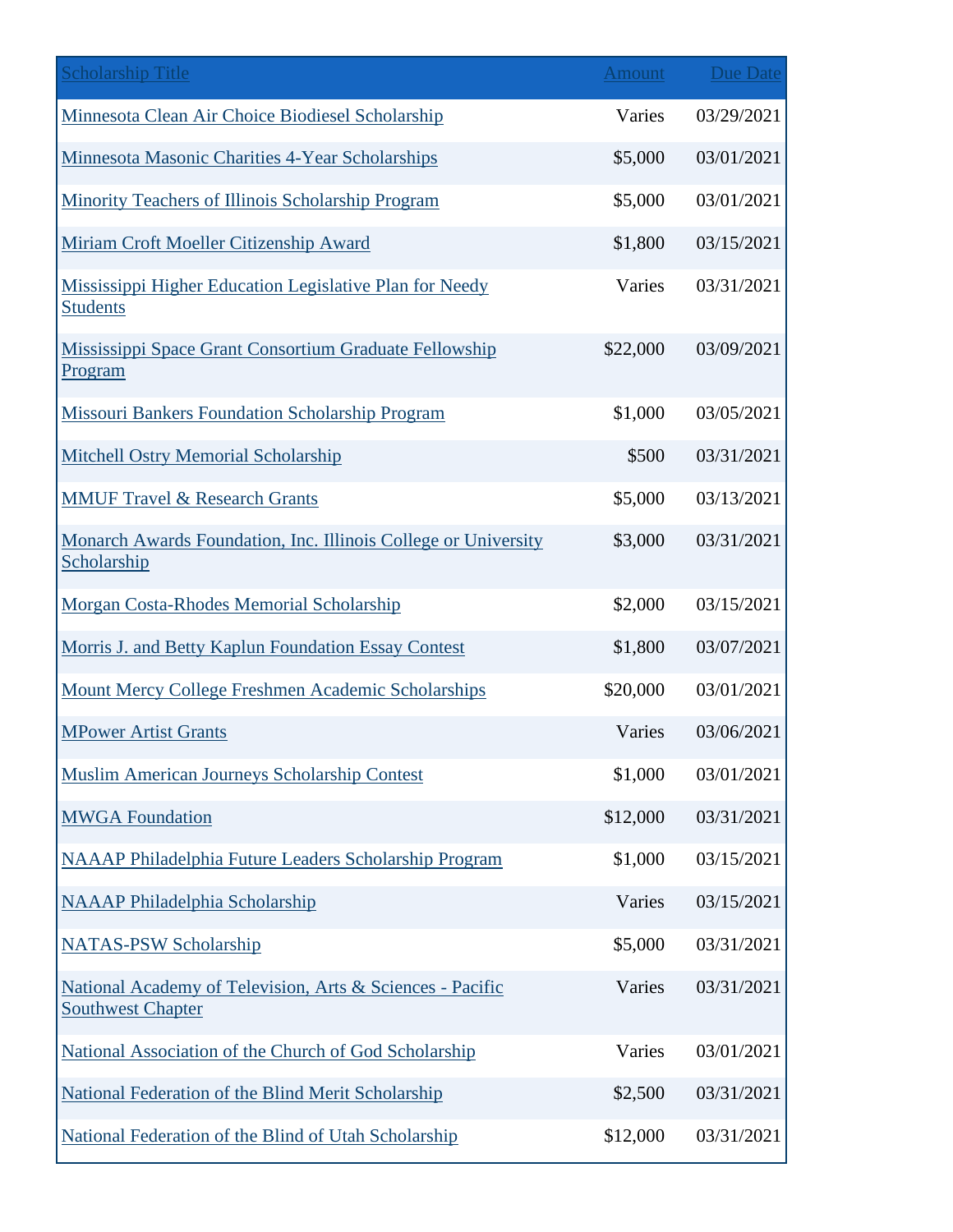| <b>Scholarship Title</b>                                                       | <b>Amount</b> | Due Date   |
|--------------------------------------------------------------------------------|---------------|------------|
| <b>National Hispanic Business Women Association Educational</b><br>Scholarship | Varies        | 03/27/2021 |
| <b>National Housing Endowment Scholarships</b>                                 | Varies        | 03/15/2021 |
| National Press Club Feldman Fellowship for Graduate Students<br>in Journalism  | \$5,000       | 03/01/2021 |
| <b>National Press Club Scholarship for Journalism Diversity</b>                | \$2,500       | 03/01/2021 |
| <b>National Restaurant Association Educational Foundation</b><br>Scholarships  | \$10,000      | 03/31/2021 |
| <b>National Technical Honor Society Scholarship</b>                            | \$1,000       | 03/01/2021 |
| Navy Wives Clubs of America, Inc. Scholarships                                 | \$1,000       | 03/31/2021 |
| <b>NCJW NY Jackson-Stricks Scholarships</b>                                    | \$10,000      | 03/13/2021 |
| <b>NCNSFPE Bendix-Williamson Scholarship Fund</b>                              | \$2,000       | 03/31/2021 |
| <b>NCOA Scholarship Fund</b>                                                   | \$900         | 03/31/2021 |
| Nebraska High School Senior Scholarship                                        | \$1,000       | 03/02/2021 |
| Nebraska Insurance Federation/Nebraska Actuaries Club<br>Scholarship           | \$4,000       | 03/31/2021 |
| <b>NEHA/AAS Scholarship</b>                                                    | \$2,500       | 03/01/2021 |
| <b>Nellie Martin Carman Scholarship Fund</b>                                   | \$2,000       | 03/01/2021 |
| <b>New Jersey State Golf Association Caddie Scholarship</b>                    | \$3,000       | 03/01/2021 |
| <b>New Mexico Manufactured Housing Association Scholarship</b>                 | Varies        | 03/16/2021 |
| <b>New Mexico Tech Freshmen Gold Scholarship</b>                               | \$24,000      | 03/01/2021 |
| New Mexico Tech Freshmen Presidential Scholarship                              | \$16,000      | 03/01/2021 |
| <b>New Mexico Tech Freshmen Silver Scholarship</b>                             | \$20,000      | 03/01/2021 |
| <b>New York Farm Bureau AG Youth Scholarship</b>                               | \$1,500       | 03/01/2021 |
| <b>NEWH Dallas Chapter Scholarship</b>                                         | Varies        | 03/29/2021 |
| <b>NFB Scholarships</b>                                                        | \$1,200       | 03/31/2021 |
| <b>NIA Scholarship Fund</b>                                                    | \$2,000       | 03/01/2021 |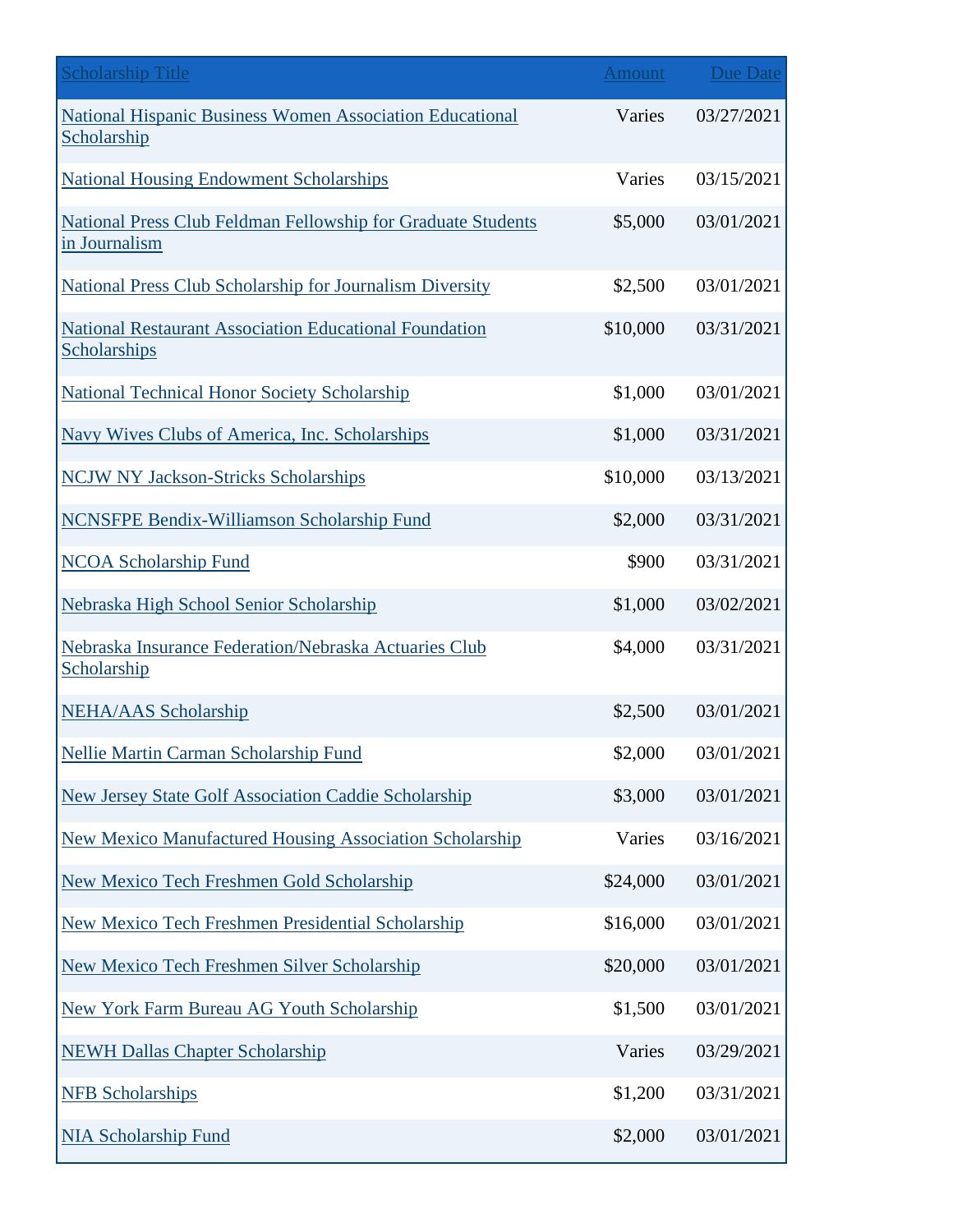| <b>Scholarship Title</b>                                         | <b>Amount</b> | <b>Due Date</b> |
|------------------------------------------------------------------|---------------|-----------------|
| <b>NIADA Foundation Regional Scholarships</b>                    | \$3,500       | 03/09/2021      |
| Nico Linesch Boundary Crossing Scholar's Award                   | \$4,000       | 03/18/2021      |
| Nicole Washington Scholarship                                    | \$1,500       | 03/31/2021      |
| <b>NIH Undergraduate Scholarship Program</b>                     | \$80,000      | 03/17/2021      |
| <b>NINA Journalism Scholarship</b>                               | \$1,000       | 03/20/2021      |
| NJ Space Grant Consortium Undergraduate Summer<br>Fellowships    | \$4,500       | 03/06/2021      |
| Nora Baldini Memorial Scholarship                                | Varies        | 03/26/2021      |
| Norman and Ruth Good Educational Scholarships                    | \$2,000       | 03/15/2021      |
| North Carolina Space Grant Undergraduate Research<br>Scholarship | \$8,000       | 03/12/2021      |
| North Carolina Student Incentive Grant                           | \$700         | 03/15/2021      |
| Northwest Farm Credit Services Land Grant Scholarship            | \$2,500       | 03/01/2021      |
| <b>Northwest Farm Credit Services Minority Scholarship</b>       | \$2,500       | 03/01/2021      |
| <b>Norwegian National League Scholarship</b>                     | \$1,000       | 03/01/2021      |
| <b>NSHSS Foundation Earth Day Awards</b>                         | \$500         | 03/15/2021      |
| <b>NSPE Steinman Scholarship</b>                                 | \$5,000       | 03/01/2021      |
| <b>NWPCU Scholarship</b>                                         | \$1,000       | 03/13/2021      |
| <b>OAN Emerald Empire Chapter Award</b>                          | Varies        | 03/01/2021      |
| <b>OAN Larry Fitzgerald Memorial Scholarship</b>                 | Varies        | 03/01/2021      |
| <b>OAN Retail Chapter Awards</b>                                 | Varies        | 03/01/2021      |
| <b>OAN Sid and Cindy Miles Nursery Award</b>                     | \$1,000       | 03/01/2021      |
| <b>OAN Willamette Chapter Award</b>                              | Varies        | 03/01/2021      |
| <b>OCCACC Scholarship</b>                                        | \$20,000      | 03/15/2021      |
| <b>OCCACCF Scholarship</b>                                       | \$20,000      | 03/16/2021      |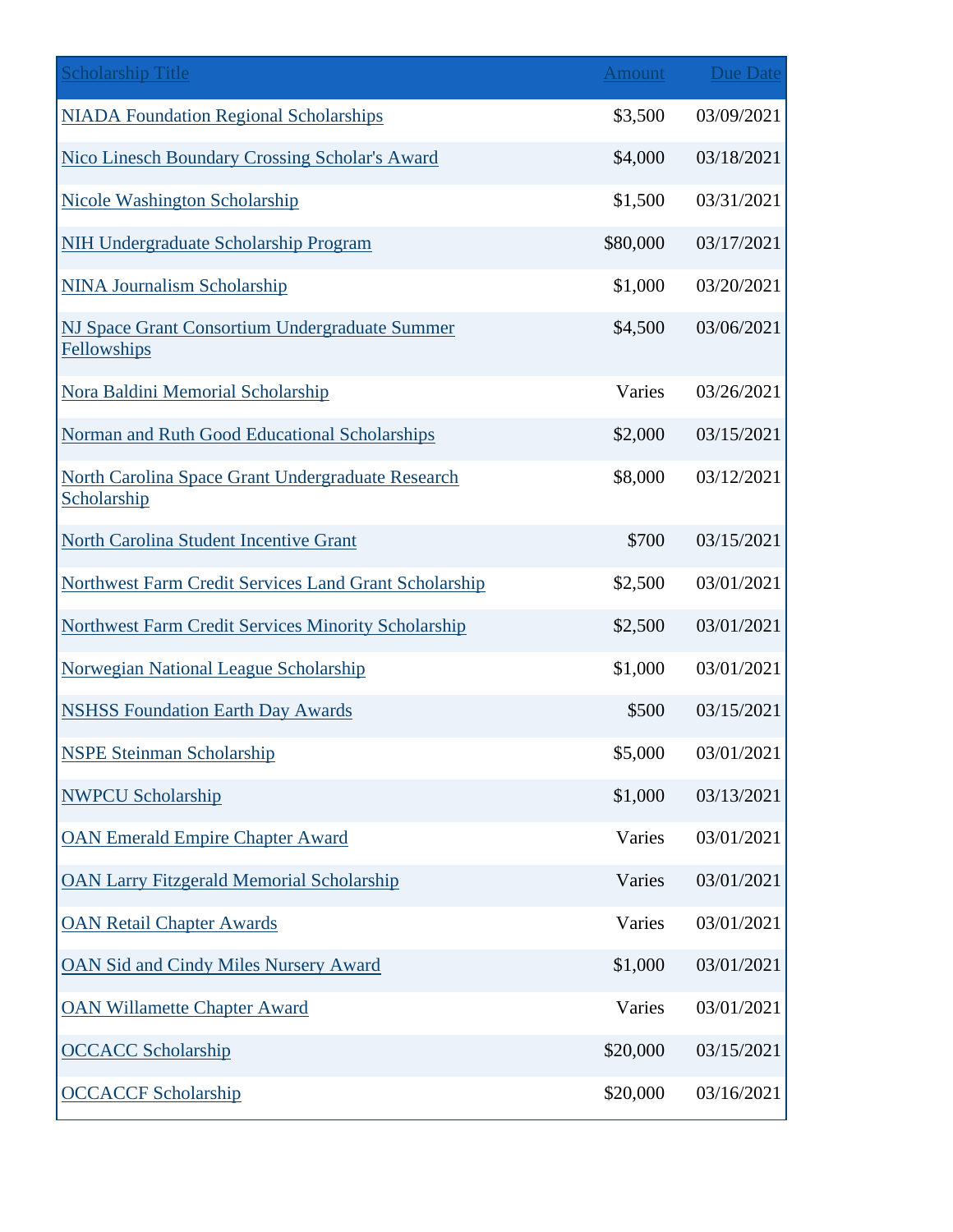| <b>Scholarship Title</b>                                                             | <b>Amount</b> | Due Date   |
|--------------------------------------------------------------------------------------|---------------|------------|
| <b>Ohio Newspaper Association University Journalism</b><br>Scholarships              | \$1,250       | 03/31/2021 |
| <b>Oklahoma Cattlemen's Foundation Scholarship</b>                                   | Varies        | 03/18/2021 |
| <b>Oklahoma Christian University Current Student Biblical Studies</b><br>Scholarship | \$3,000       | 03/01/2021 |
| Oklahoma Christian University New Student Biblical Studies<br>Scholarship            | Varies        | 03/15/2021 |
| <b>Omicron Delta Kappa Foundation Scholarship</b>                                    | \$2,500       | 03/31/2021 |
| <b>Operation Thank an Officer College Scholarship</b>                                | \$1,000       | 03/01/2021 |
| <b>Order of Alhambra Scholarship</b>                                                 | Varies        | 03/01/2021 |
| Oregon Chafee Education and Training Grant                                           | \$2,500       | 03/01/2021 |
| <b>Oregon Dove Scholarship</b>                                                       | \$250         | 03/06/2021 |
| <b>Oregon Ford Opportunity Program Scholarship</b>                                   | Varies        | 03/01/2021 |
| <b>Oregon PTA Teacher Education Scholarship</b>                                      | \$500         | 03/30/2021 |
| <b>Outer Banks Community Foundation</b>                                              | Varies        | 03/29/2021 |
| Oxbow Animal Health Undergraduate Companion Animal<br><b>Interest Scholarship</b>    | \$1,000       | 03/02/2021 |
| Oxbow Animal Health Veterinary Medicine Scholarship                                  | \$2,000       | 03/01/2021 |
| Oxbow Animal Health Veterinary Technology Scholarship<br>(Exotic Animal Interest)    | \$500         | 03/01/2021 |
| <b>Palumbo Family Foundation Scholarship</b>                                         | \$15,000      | 03/31/2021 |
| PAMS Julie Sullivan Memorial Scholarship Award                                       | Varies        | 03/19/2021 |
| Papy W. Saygbay Scholarship                                                          | \$1,000       | 03/01/2021 |
| <b>Partner Colorado Foundation Scholarships</b>                                      | \$1,000       | 03/31/2021 |
| <b>PATH-WAY Providing Access to Happiness Scholarship</b>                            | \$1,000       | 03/30/2021 |
| Paul S. Mills Scholarship                                                            | \$1,000       | 03/31/2021 |
| Pauline & Sanford Saunders Scholarship                                               | \$750         | 03/15/2021 |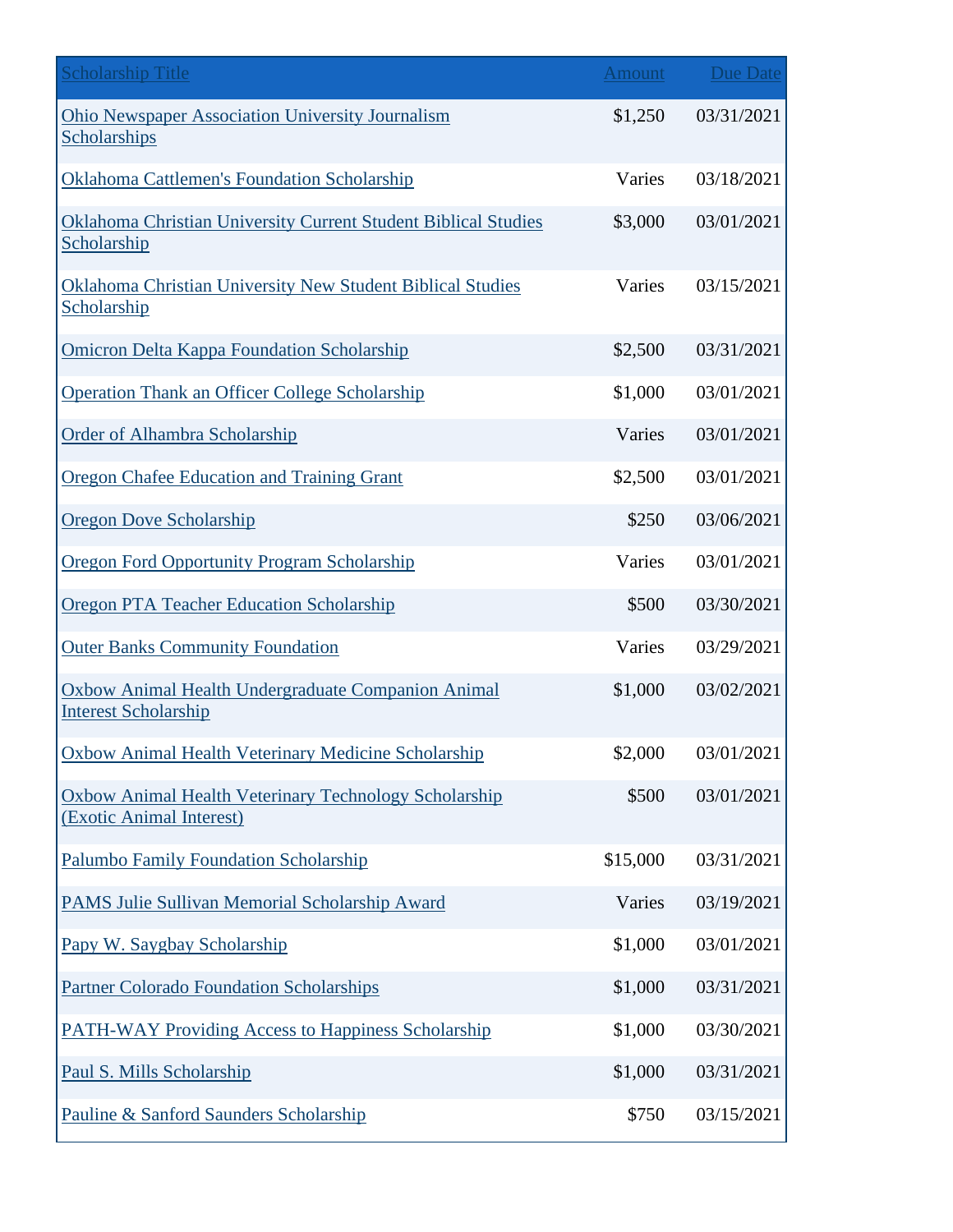| <b>Scholarship Title</b>                                           | <b>Amount</b> | <b>Due Date</b> |
|--------------------------------------------------------------------|---------------|-----------------|
| <b>PCMA Continuing Education Scholarship</b>                       | \$3,500       | 03/23/2021      |
| <b>PCMA Foundation Scholars Program</b>                            | \$3,500       | 03/23/2021      |
| <b>Pediatric Cancer Research Foundation (PCRF) Scholarship</b>     | \$5,000       | 03/30/2021      |
| Pen Air Federal Credit Union Scholarship Program                   | \$10,000      | 03/31/2021      |
| Pennsylvania Postsecondary Educational Gratuity Program            | Varies        | 03/31/2021      |
| Peter Agris Memorial Journalism Scholarships                       | \$5,000       | 03/01/2021      |
| Phi Kappa Tau Foundation Scholarships                              | \$4,500       | 03/01/2021      |
| Phi Kappa Tau Parents Fund Scholarships                            | Varies        | 03/01/2021      |
| Phil Heckman Scholarship                                           | \$750         | 03/15/2021      |
| Phil Jenkins Memorial/Yakima POM Club                              | Varies        | 03/01/2021      |
| <b>PINC (Poverty Is Not a Choice) Scholarship</b>                  | \$3,000       | 03/15/2021      |
| Pink Ribbon Scholarship                                            | \$1,000       | 03/01/2021      |
| Polish-American Arts Association                                   | \$5,000       | 03/15/2021      |
| <b>Pride Foundation Scholarships</b>                               | Varies        | 03/13/2021      |
| Principia College Arthur F. Schulz Jr. Alumni Scholarship          | \$4,500       | 03/01/2021      |
| Principia College Dean's Scholarship                               | \$10,000      | 03/01/2021      |
| Principia College President's Scholarship                          | \$36,500      | 03/01/2021      |
| Principia College Trustee Scholarship                              | \$25,000      | 03/01/2021      |
| Print and Graphics Scholarship Foundation                          | \$5,000       | 03/01/2021      |
| Project Yellow Light/Hunter Garner Billboard Design<br>Scholarship | Varies        | 03/01/2021      |
| <b>Protect American River Canyons Essay Contest</b>                | \$500         | 03/14/2021      |
| PSGC Graduate Research Fellowship Program at Penn State            | \$5,000       | 03/01/2021      |
| <b>PSGC Undergraduate Scholarship</b>                              | \$4,000       | 03/01/2021      |
| PSR/Sacramento High School Scholarship Essay Contest               | \$3,000       | 03/24/2021      |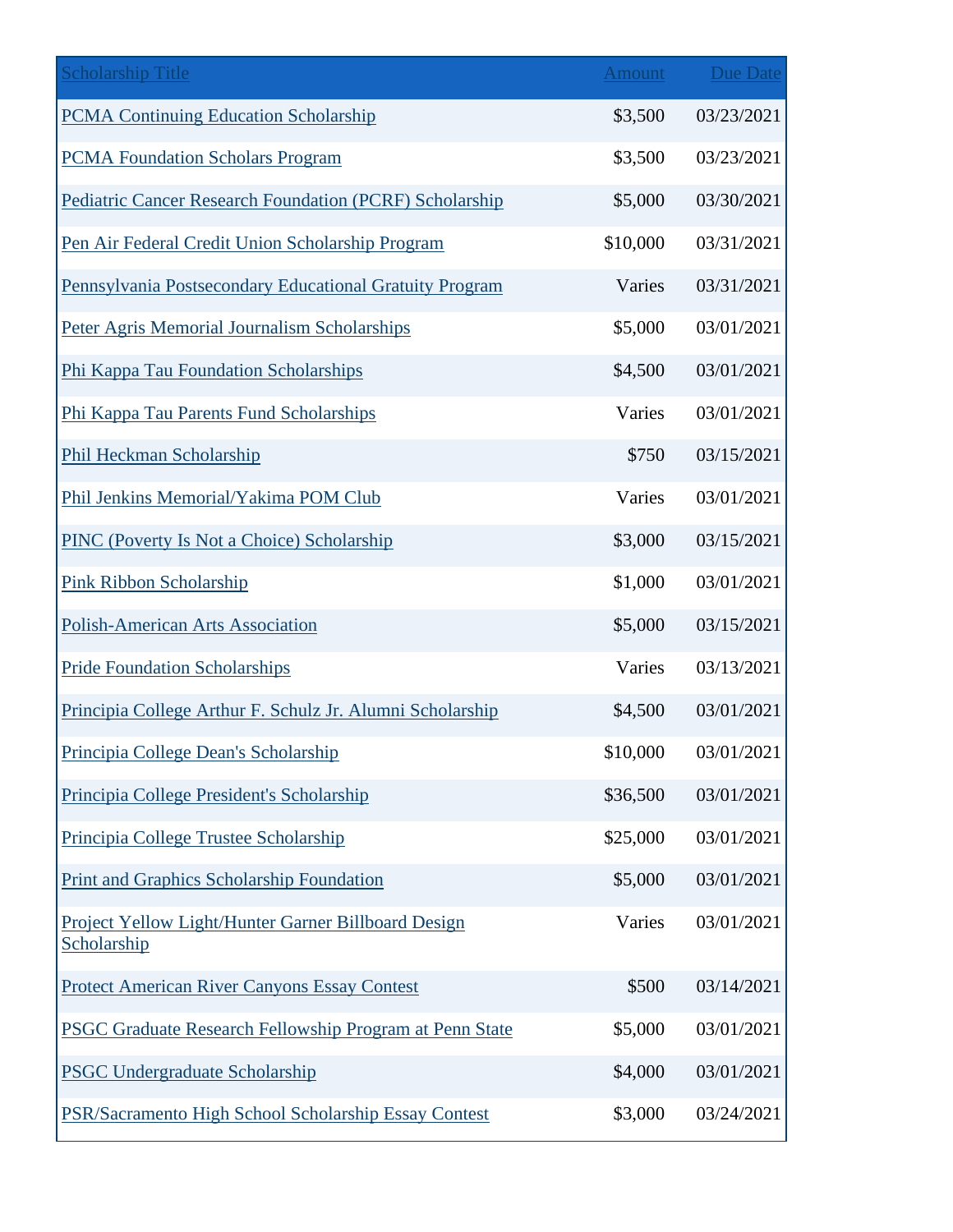| <b>Scholarship Title</b>                                                            | Amount   | <b>Due Date</b> |
|-------------------------------------------------------------------------------------|----------|-----------------|
| <b>Public Diplomacy Council Fellowship</b>                                          | \$15,000 | 03/01/2021      |
| <b>Public Relations Professionals of Long Island Scholarship</b><br>Program         | \$2,000  | 03/27/2021      |
| <b>Purposeful Life Scholarship</b>                                                  | \$1,000  | 03/01/2021      |
| Rainbow Business & Professional Association Scholarship                             | Varies   | 03/19/2021      |
| Ralph & Jean Cuca Scholarship                                                       | \$1,250  | 03/15/2021      |
| Ralph and Irene Gray Scholarship - Brunswick, NE                                    | \$1,500  | 03/15/2021      |
| Ralph and Irene Gray Scholarship - Page, NE                                         | \$1,200  | 03/15/2021      |
| Ralph G. Norman Scholarship                                                         | \$2,500  | 03/30/2021      |
| <b>RARE Scholars Scholarship</b>                                                    | \$5,000  | 03/30/2021      |
| Rau for Art Scholarship Competition                                                 | \$7,500  | 03/06/2021      |
| <b>Red Rocks Community College Foundation Scholarships</b>                          | \$5,500  | 03/05/2021      |
| Religious Liberty Essay Scholarship Contest                                         | \$2,000  | 03/26/2021      |
| Richard J Holland Memorial Scholarship                                              | \$2,500  | 03/15/2021      |
| Richard L. Brooks Memorial Scholarship                                              | \$2,500  | 03/31/2021      |
| Richard L. Taylor Flight Training Scholarship                                       | \$1,500  | 03/26/2021      |
| Richard T. Gates Engineering and Technology Endowed<br><b>Challenge Scholarship</b> | \$4,000  | 03/16/2021      |
| <b>Richardson Family Scholarships</b>                                               | \$1,000  | 03/15/2021      |
| Ripon College Knop Science Scholars Program                                         | Varies   | 03/01/2021      |
| Robert E. Martin Collegiate Scholarship Program                                     | \$5,000  | 03/31/2021      |
| Robert H. Short/Cumberland Community Foundation Scholars<br>Program                 | \$7,500  | 03/15/2021      |
| Robert L. Schulke Memorial Scholarship                                              | \$500    | 03/01/2021      |
| <b>Robert Miller Scholarship</b>                                                    | \$4,000  | 03/06/2021      |
| Robert Sherman Fine Art Scholarship                                                 | \$1,000  | 03/30/2021      |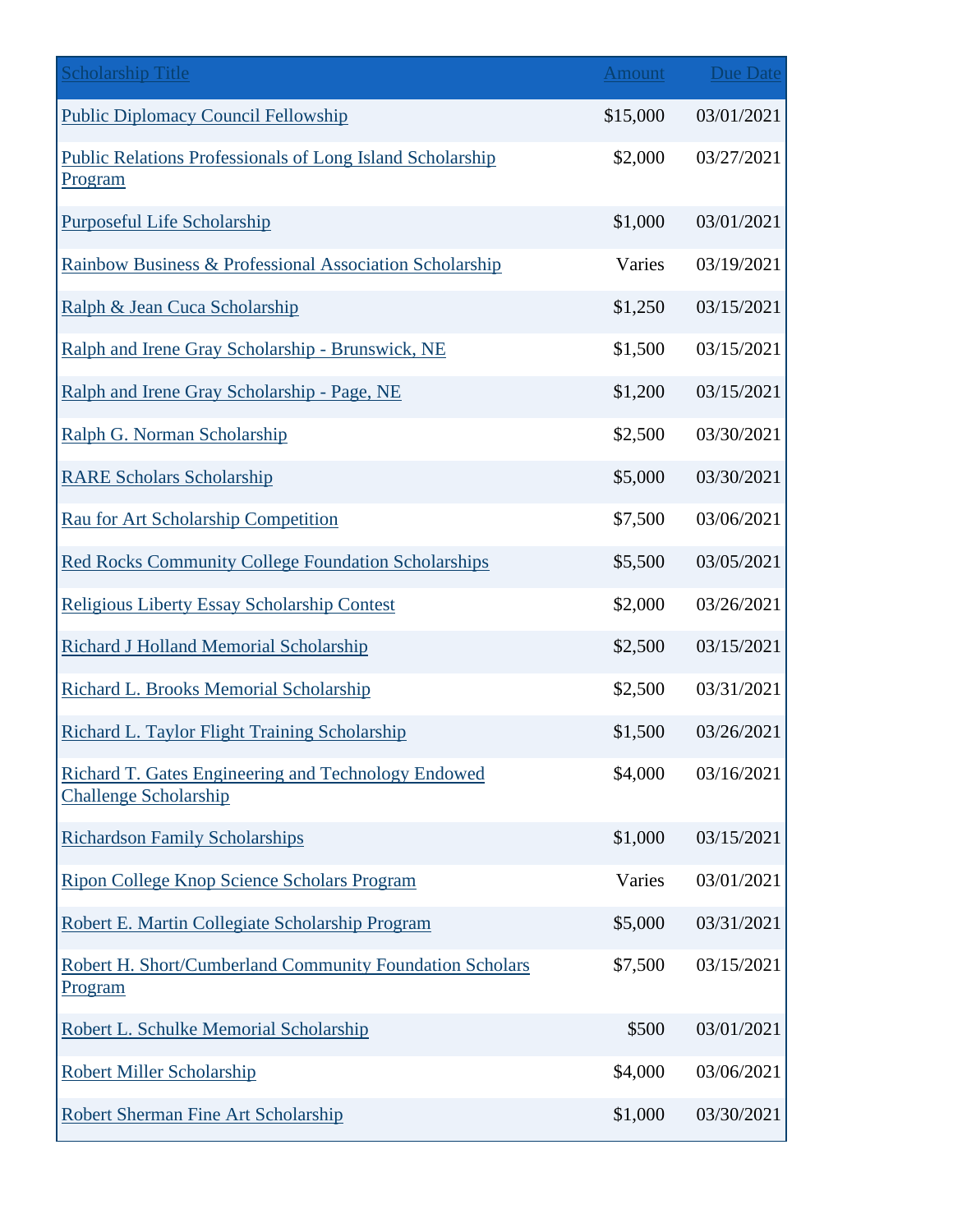| <b>Scholarship Title</b>                              | Amount   | <b>Due Date</b> |
|-------------------------------------------------------|----------|-----------------|
| <b>Robert Toigo Foundation Fellowship</b>             | \$1,000  | 03/22/2021      |
| Robert W. & Shirley T. Hadfield Scholarship           | \$550    | 03/15/2021      |
| Roma Lodge Merit Scholarships                         | Varies   | 03/26/2021      |
| <b>Roosevelt Archival Internships</b>                 | Varies   | 03/15/2021      |
| Rosa L. Parks Scholarship                             | \$2,000  | 03/01/2021      |
| <b>Roy Farms Scholarship</b>                          | Varies   | 03/01/2021      |
| <b>RTDNF Bob Horner Scholarship</b>                   | \$2,500  | 03/01/2021      |
| <b>RTDNF Carole Simpson Scholarship</b>               | \$2,000  | 03/01/2021      |
| <b>RTDNF Ed Bradley Scholarship</b>                   | \$10,000 | 03/01/2021      |
| <b>RTDNF Lee Thornton Scholarship</b>                 | \$2,000  | 03/01/2021      |
| <b>RTDNF Pete Wilson Scholarship</b>                  | \$2,000  | 03/01/2021      |
| Russell and Helen Missureli Scholarship               | Varies   | 03/26/2021      |
| <b>Saab Family Foundation Scholarship</b>             | Varies   | 03/31/2021      |
| <b>Sachs Foundation Undergraduate Scholarship</b>     | \$40,000 | 03/15/2021      |
| <b>Sacramento Press Club Journalism Scholarships</b>  | \$8,000  | 03/31/2021      |
| <b>SAE Engineering Scholarships</b>                   | \$15,000 | 03/15/2021      |
| <b>SAE Scholarships</b>                               | Varies   | 03/15/2021      |
| SAE/Ford Partnership for Advanced Studies Scholarship | \$5,000  | 03/15/2021      |
| San Diego Chinese Women's Association Scholarships    | \$1,500  | 03/20/2021      |
| Scholarship Points \$10,000 Giveaway                  | \$10,000 | 03/15/2021      |
| <b>Science Without Borders Challenge</b>              | \$500    | 03/01/2021      |
| <b>SCPA Foundation Scholarships</b>                   | \$3,000  | 03/06/2021      |
| <b>SEED Foundation Scholarship</b>                    | Varies   | 03/01/2021      |
| <b>SEG Scholarships</b>                               | \$10,000 | 03/01/2021      |
| <b>Selby Scholarship</b>                              | \$7,000  | 03/25/2021      |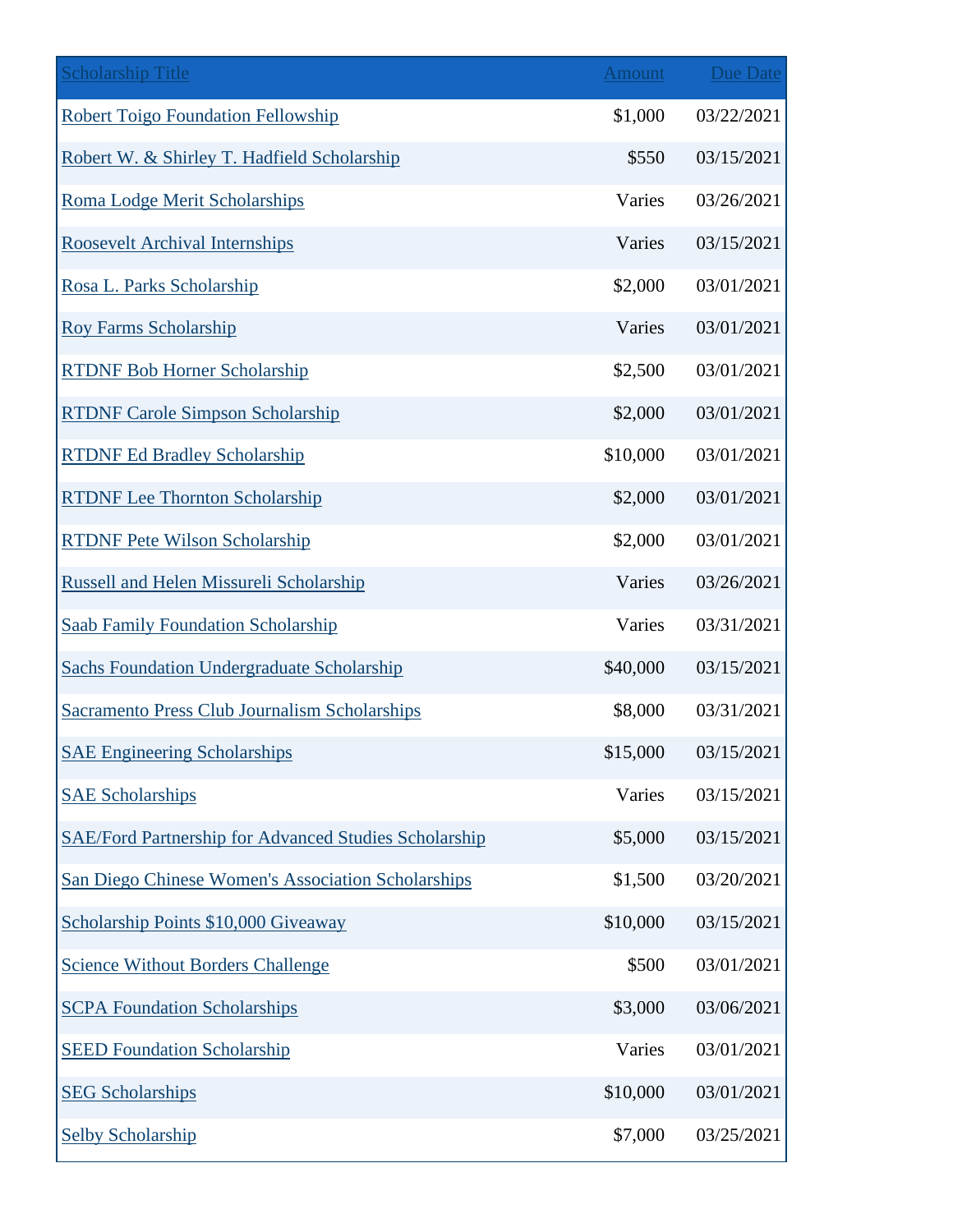| <b>Scholarship Title</b>                                                | Amount   | <b>Due Date</b> |
|-------------------------------------------------------------------------|----------|-----------------|
| <b>SEMA Memorial Scholarship Fund</b>                                   | \$5,000  | 03/05/2021      |
| Sertoma Hard of Hearing or Deaf Scholarship                             | \$1,000  | 03/30/2021      |
| <b>SFM Foundation Scholarship</b>                                       | \$10,000 | 03/31/2021      |
| <b>Shakopee Mdewakanton Sioux Community Endowed</b><br>Scholarship      | Varies   | 03/01/2021      |
| Sheryl A. Horak Law Enforcement Explorer Memorial<br>Scholarship        | \$1,000  | 03/31/2021      |
| Shui Kuen and Allen Chin Scholarship                                    | \$1,000  | 03/12/2021      |
| Sid Richardson Memorial Scholarship Fund                                | Varies   | 03/15/2021      |
| Sigma Alpha Epsilon Scholarships                                        | Varies   | 03/01/2021      |
| Simpson Strong-Tie Company, Inc. Student Scholarship<br>Program         | \$2,000  | 03/12/2021      |
| <b>Smile Out Loud Foundation Scholarship</b>                            | \$550    | 03/15/2021      |
| <b>Social Entrepreneur Award</b>                                        | \$10,000 | 03/01/2021      |
| <b>Society of Automotive Engineers Scholarships</b>                     | Varies   | 03/15/2021      |
| Society of Professional Women in Petroluem Scholarship                  | Varies   | 03/12/2021      |
| Society of Women Engineers - Detroit Section High School<br>Scholarship | Varies   | 03/01/2021      |
| Sofia Blanco Scholarship for Childhood Cancer Survivor                  | \$2,000  | 03/31/2021      |
| <b>SOPREMA Scholarship</b>                                              | \$5,000  | 03/27/2021      |
| <b>South Jersey Soccer League Scholarship</b>                           | Varies   | 03/01/2021      |
| Southern Automotive Womens Forum Scholarship                            | \$5,000  | 03/12/2021      |
| Southern California Association of Governments Scholarship<br>Program   | \$4,000  | 03/07/2021      |
| <b>St. Josephs College Presidential Scholarship</b>                     | Varies   | 03/01/2021      |
| <b>Stantec Equity &amp; Diversity Scholarship</b>                       | \$10,000 | 03/15/2021      |
| <b>Stars Scholarship Fund</b>                                           | Varies   | 03/31/2021      |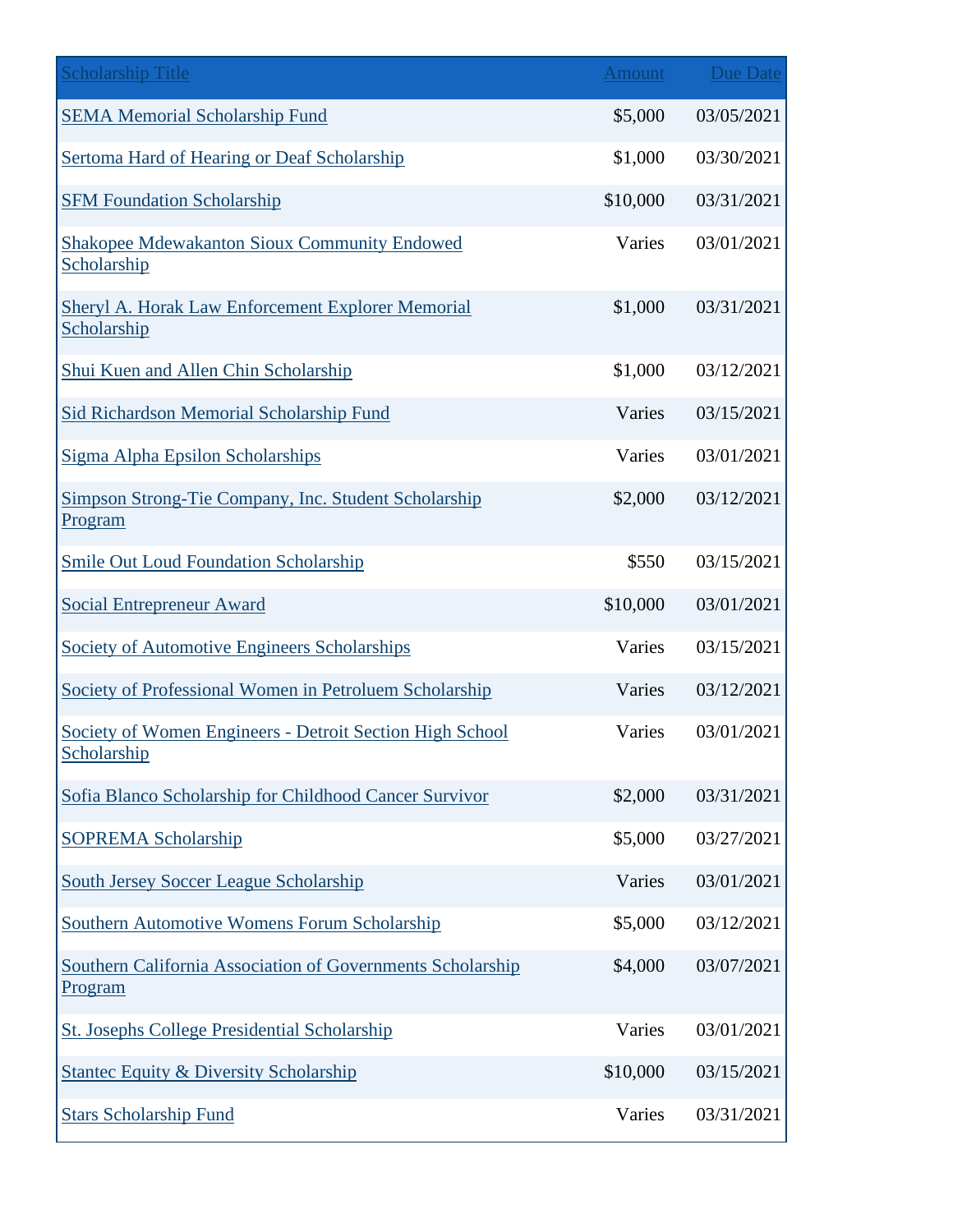| <b>Scholarship Title</b>                                                         | <b>Amount</b> | <b>Due Date</b> |
|----------------------------------------------------------------------------------|---------------|-----------------|
| <b>Star-Spangled Banner Flag House Essay Contest</b>                             | \$1,812       | 03/26/2021      |
| State Arboretum of Virginia Public Horticulture Internship                       | \$4,000       | 03/15/2021      |
| State Trooper Joshua Orbeck Memorial Scholarship                                 | \$1,000       | 03/01/2021      |
| Stephen K. Hall ACWA Water Law & Policy Scholarship                              | \$10,000      | 03/01/2021      |
| Stephen L. Keller Scholarship                                                    | \$2,000       | 03/04/2021      |
| <b>Stimson Bullitt Civic Courage Scholarship</b>                                 | \$5,000       | 03/15/2021      |
| <b>Stoody-West Graduate Fellowship</b>                                           | \$6,000       | 03/15/2021      |
| <b>Sub Pop Loser Scholarship</b>                                                 | \$7,000       | 03/19/2021      |
| <b>Sullivan-Deackard Scholars Opportunity Program</b>                            | Varies        | 03/01/2021      |
| <b>Sunshine Opportunity Scholarships</b>                                         | \$20,000      | 03/02/2021      |
| <b>Supply Chain Transportation &amp; Logistics - University of</b><br>Washington | \$20,000      | 03/01/2021      |
| Sustainable Agriculture & Forestry Scholarship                                   | Varies        | 03/30/2021      |
| <b>SVGS Foundation Walker Williams Wilson Scholarship</b>                        | Varies        | 03/21/2021      |
| <b>SWE Golden Gate High School Scholarship Program</b>                           | Varies        | 03/20/2021      |
| <b>TACTYC Scholarships</b>                                                       | \$1,000       | 03/01/2021      |
| <b>TAIA Dick Laursen Memorial Scholarship</b>                                    | \$4,000       | 03/01/2021      |
| Tailhook Educational Foundation (TEF) Scholarships                               | \$15,000      | 03/02/2021      |
| <b>Tall Clubs International Student Scholarships</b>                             | \$1,000       | 03/01/2021      |
| Tau Beta Pi/SAE Engineering Scholarship                                          | \$1,000       | 03/15/2021      |
| Tau Kappa Epsilon Scholarships                                                   | Varies        | 03/15/2021      |
| Taylor University Cultural Diversity Scholarship                                 | Varies        | 03/15/2021      |
| <b>Team Type 1 Scholarships</b>                                                  | \$5,000       | 03/31/2021      |
| The 911 Promise Scholarship                                                      | \$15,000      | 03/15/2021      |
| The AAF-Greater Evansville Scholarship Award                                     | Varies        | 03/31/2021      |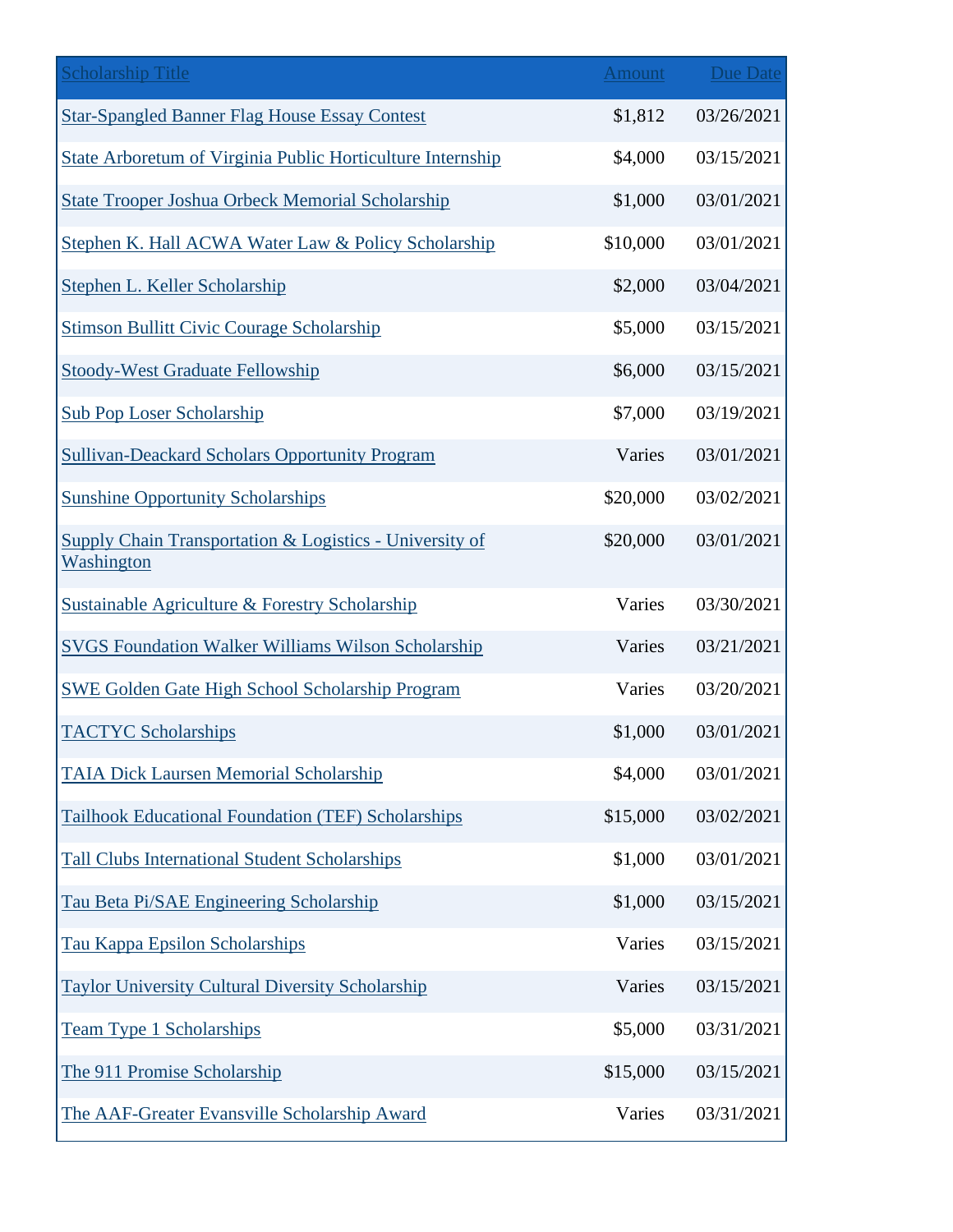| <b>Scholarship Title</b>                                                            | <b>Amount</b> | <b>Due Date</b> |
|-------------------------------------------------------------------------------------|---------------|-----------------|
| The Ability Center of Greater Toledo Scholarships                                   | \$2,000       | 03/31/2021      |
| The Alexander Foundation Scholarship                                                | \$3,000       | 03/21/2021      |
| The Annie Bach Americanism Video Essay Scholarship                                  | \$1,000       | 03/31/2021      |
| The Armando J. de Moya Scholarship                                                  | \$5,000       | 03/01/2021      |
| The ASUS, Inc. Scholarship Program                                                  | \$10,000      | 03/31/2021      |
| The Bernie Scholarship Awards Program                                               | Varies        | 03/01/2021      |
| The Brandenburg Education Scholarship                                               | \$1,000       | 03/31/2021      |
| The Brooke Elaina Thomas Memorial Scholarship                                       | Varies        | 03/15/2021      |
| The Cargill Global Scholars Program                                                 | \$5,000       | 03/04/2021      |
| The Classic Center Cultural Foundation Performing Arts<br>Scholarship - Athens Area | Varies        | 03/02/2021      |
| The Community Foundation of the Verdugos Scholarships                               | Varies        | 03/02/2021      |
| The Dan Van Dyke Scholarship                                                        | \$1,000       | 03/15/2021      |
| The David And Dovetta Wilson Scholarship Fund                                       | \$1,000       | 03/01/2021      |
| The Edwards Scholarship Fund                                                        | Varies        | 03/15/2021      |
| The Elaine and Barry Gilbert College Scholarship                                    | \$3,000       | 03/31/2021      |
| The Elevating Futures Scholarship Fund                                              | Varies        | 03/01/2021      |
| The Estelle Beaumont Ellison Scholarship Fund                                       | Varies        | 03/01/2021      |
| The Florence (Madden) Grady-Fasick Scholarship Fund                                 | Varies        | 03/30/2021      |
| The Foundation for Seminole County Public Schools<br><b>Scholarship</b>             | Varies        | 03/05/2021      |
| The Gail Karp Orgell Scholarship                                                    | \$7,000       | 03/31/2021      |
| The Gold Coast Jazz Society's Jeanette M. Russell Scholarship<br>Fund               | \$5,000       | 03/03/2021      |
| The Graydon & Myrth Fox Scholarship                                                 | \$5,000       | 03/06/2021      |
| The Illinois Sheriffs Association Scholarship                                       | Varies        | 03/15/2021      |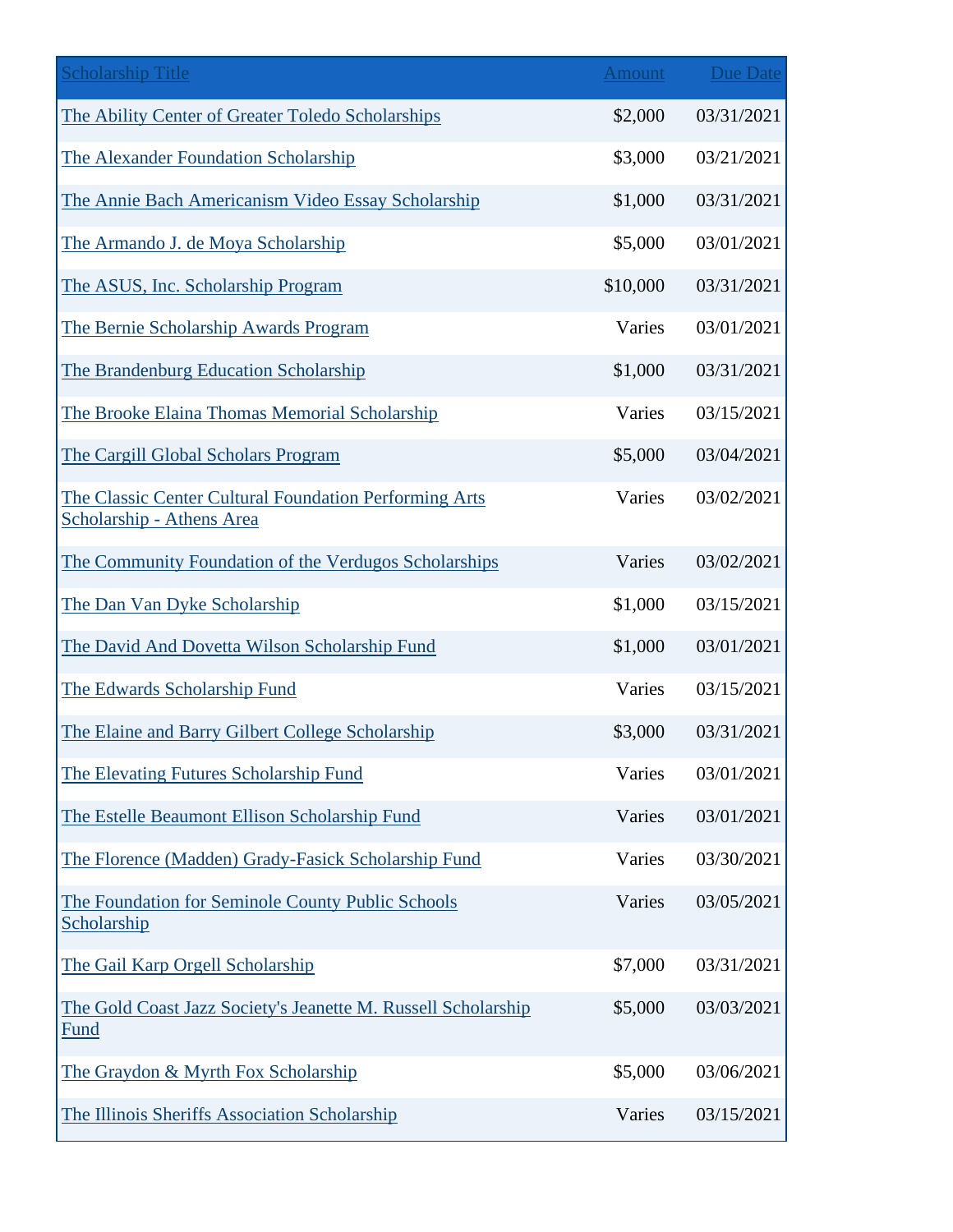| <b>Scholarship Title</b>                                                           | Amount   | <b>Due Date</b> |
|------------------------------------------------------------------------------------|----------|-----------------|
| The James K. Adams and Arlene L. Adams Foundation                                  | Varies   | 03/15/2021      |
| The John F. & Edith L. Wilsterman Scholarship Trust                                | \$20,000 | 03/15/2021      |
| The John Grossheim Memorial Scholarship                                            | \$3,500  | 03/31/2021      |
| The Kim and Harold Louie Family Foundation Scholarship<br><b>Program</b>           | \$25,000 | 03/15/2021      |
| The Mary Lou Marks Smith Scholarship                                               | \$1,000  | 03/01/2021      |
| The Melanie Foundation Scholarship                                                 | \$2,500  | 03/05/2021      |
| The Mesothelioma Cancer Alliance Scholarship                                       | \$4,000  | 03/31/2021      |
| The Nathan J. and Virginia H. Friedman College Scholarship                         | \$5,000  | 03/31/2021      |
| The National Academy of Television Arts & Sciences<br>Scholarships                 | \$10,000 | 03/22/2021      |
| The Nursing Foundation of Pennsylvania Nurse Leader<br>Scholarship                 | Varies   | 03/30/2021      |
| The Parkersburg Area Community Foundation Scholarships                             | Varies   | 03/01/2021      |
| The Pearl Mae Foundation Scholarship for Healthcare and First<br><b>Responders</b> | \$1,000  | 03/31/2021      |
| The Polish Scholarship Fund                                                        | \$1,000  | 03/15/2021      |
| The Pride Scholarship at Michigan State University                                 | \$5,000  | 03/14/2021      |
| The Reverend Pinckney Scholarship                                                  | \$40,000 | 03/16/2021      |
| The Ronald P. Wilmot Scholarship                                                   | \$2,000  | 03/31/2021      |
| The Rubber Division, ACS Undergraduate Scholarship                                 | \$5,000  | 03/01/2021      |
| The S.F. Humanities, Inc: Leo Hills Scholarship                                    | \$1,000  | 03/31/2021      |
| The Scottish Rite Scholarship Foundation of Washington                             | \$3,000  | 03/31/2021      |
| The Shirley and Robert Raymer College Scholarship                                  | \$10,000 | 03/31/2021      |
| The Stephanie G. Hoffman Scholarship                                               | \$5,000  | 03/31/2021      |
| The UCT Heaston Scholarship                                                        | \$24,000 | 03/15/2021      |
| The Weekly Fight Scholarship                                                       | Varies   | 03/31/2021      |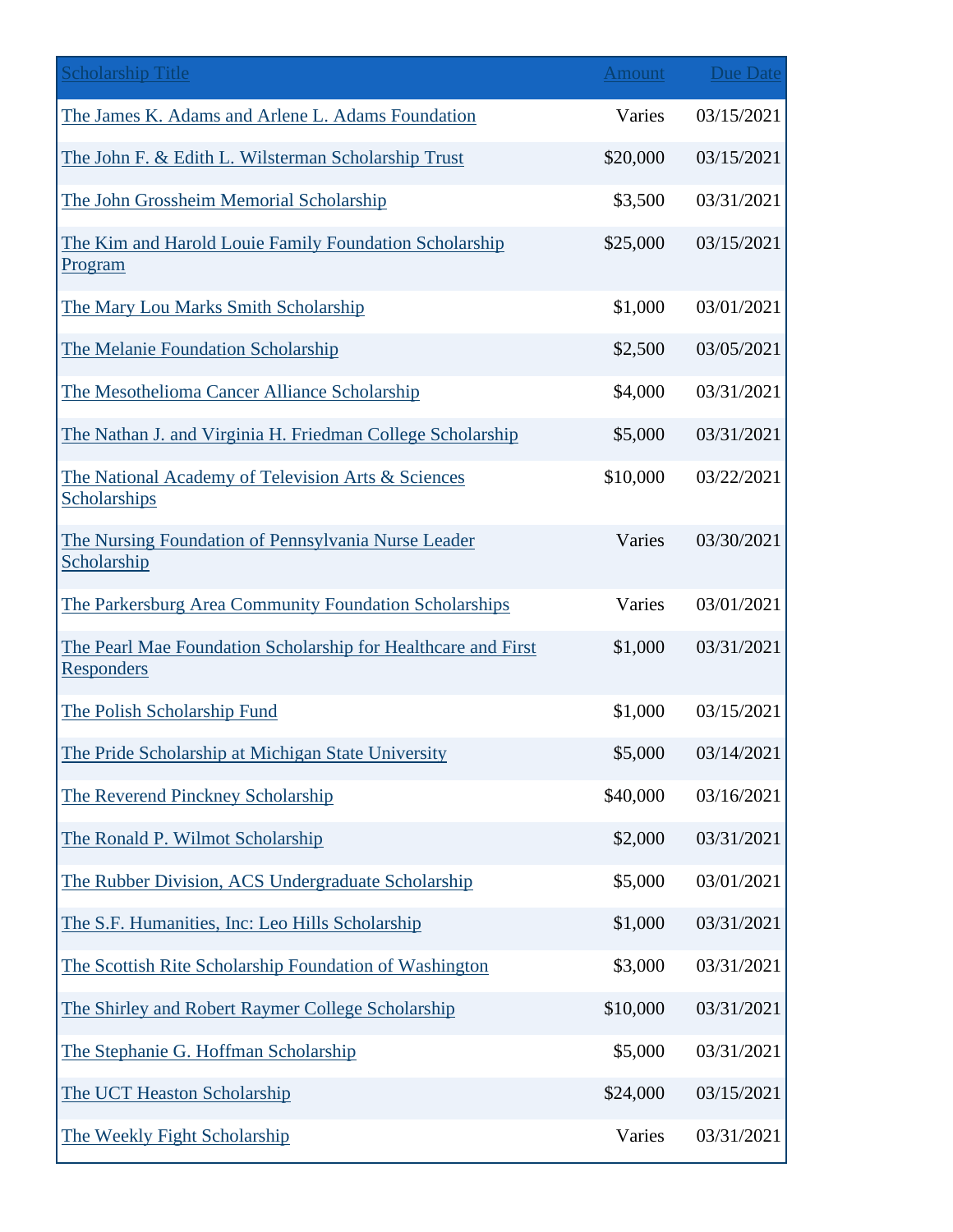| <b>Scholarship Title</b>                                                                      | Amount   | <b>Due Date</b> |
|-----------------------------------------------------------------------------------------------|----------|-----------------|
| The Whelan Foundation                                                                         | \$10,000 | 03/15/2021      |
| THEE BGML HBCU Scholarship                                                                    | \$1,000  | 03/31/2021      |
| Thelma Nennemann Aspegren Memorial Scholarship                                                | \$1,000  | 03/15/2021      |
| This Is Me Scholarship for Alopecia, Inspired by Ryan Risco &<br><b>Cait Chivonne Polhill</b> | \$500    | 03/31/2021      |
| Thomas C. Woods, Jr. Scholarship                                                              | \$1,250  | 03/15/2021      |
| Thomas D. Urmston Scholarship                                                                 | \$3,000  | 03/04/2021      |
| <b>Tidewater Builders Association Scholarship Foundation</b>                                  | \$5,000  | 03/10/2021      |
| Tina E. Yeh Community Service Fellowship                                                      | \$3,000  | 03/26/2021      |
| <b>TKE Father Timothy Vakoc Memorial Scholarship</b>                                          | Varies   | 03/15/2021      |
| <b>TKE International Exchange Scholarship</b>                                                 | Varies   | 03/16/2021      |
| <b>Tommy Tranchin Award</b>                                                                   | Varies   | 03/26/2021      |
| <b>Tony V. Grey Legacy Scholarship</b>                                                        | \$2,500  | 03/31/2021      |
| <b>TREE Fund Scholarships</b>                                                                 | \$5,000  | 03/15/2021      |
| <b>Truman D. Picard Scholarship</b>                                                           | \$2,500  | 03/12/2021      |
| <b>Tukwila City of Opportunity Scholarship</b>                                                | \$5,000  | 03/31/2021      |
| Ty Cobb Educational Fund Undergraduate Scholarships                                           | Varies   | 03/01/2021      |
| Tzu Chi Foundation Annual Scholarship                                                         | \$1,000  | 03/05/2021      |
| <b>UC San Diego Regents Scholarships</b>                                                      | \$8,000  | 03/02/2021      |
| <b>UCA Music Scholarships</b>                                                                 | Varies   | 03/11/2021      |
| <b>Udall Scholarship</b>                                                                      | \$7,000  | 03/05/2021      |
| <b>UMHEF Scholarships</b>                                                                     | Varies   | 03/01/2021      |
| <b>UMW Arnold &amp; Cora Benson Scholarship</b>                                               | Varies   | 03/15/2021      |
| <b>UMW Emerick - DI Emerick Scholarship</b>                                                   | Varies   | 03/15/2021      |
| <b>UMW Jane Buttrey Scholarship</b>                                                           | Varies   | 03/15/2021      |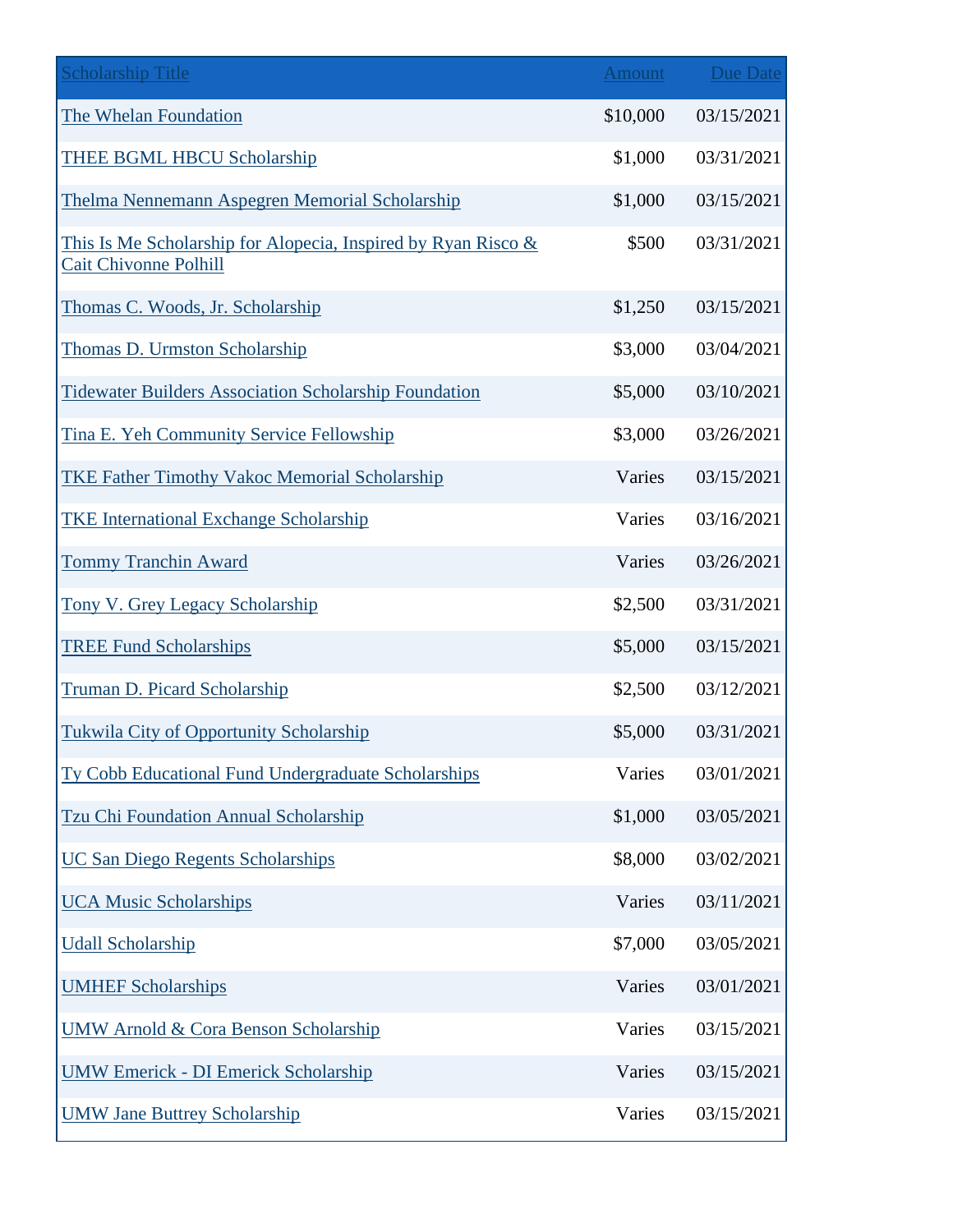| <b>Scholarship Title</b>                                                  | <b>Amount</b> | <b>Due Date</b> |
|---------------------------------------------------------------------------|---------------|-----------------|
| <b>UMW Morningstar Traditional &amp; Non-Traditional Scholarship</b>      | Varies        | 03/15/2021      |
| <b>UNCF Jay Charles Levine Scholarship</b>                                | \$3,000       | 03/19/2021      |
| <b>United Methodist GBHEM General Scholarships</b>                        | Varies        | 03/07/2021      |
| United Methodist GBHEM Ministry as a Career Scholarships                  | \$12,500      | 03/01/2021      |
| University of Maryland President's Scholarship                            | \$12,500      | 03/01/2021      |
| <b>Upsolve Access to Justice</b>                                          | \$2,500       | 03/31/2021      |
| USC School of Cinematic Arts Endowed Scholarships                         | Varies        | 03/02/2021      |
| <b>USMA/Blake Family Metric Awards</b>                                    | \$2,500       | 03/31/2021      |
| <b>USTA Foundation Scholarships</b>                                       | Varies        | 03/30/2021      |
| <b>UW Stout Polytechnic Scholarship</b>                                   | \$2,000       | 03/15/2021      |
| <b>UWF Elmira K. Beyer Scholarship</b>                                    | \$11,000      | 03/05/2021      |
| Valent USA Tree Fruit                                                     | Varies        | 03/01/2021      |
| Valparaiso University Ament-Benner Scholarship                            | \$5,000       | 03/01/2021      |
| <b>Vandenberg Spouses' Club College Scholarships</b>                      | Varies        | 03/19/2021      |
| <b>Vengu Family Memorial Scholarship</b>                                  | \$1,000       | 03/04/2021      |
| Vermont John H. Chafee Education and Training Scholarship                 | \$5,000       | 03/16/2021      |
| Vermont State Grange Educational Aid Fund                                 | \$1,500       | 03/16/2021      |
| Viceroy Auto Trans Scholarship Program                                    | \$1,000       | 03/08/2021      |
| Victoria Merchant Saygbay Lifting Individuals through<br><b>Education</b> | \$1,000       | 03/01/2021      |
| Vincent L. Hawkinson Foundation Scholarship                               | \$5,000       | 03/02/2021      |
| Virgil and Darlene Roush Scholarship                                      | \$500         | 03/15/2021      |
| <b>Volunteers for Outdoor Colorado Grossman Scholarship</b>               | \$5,000       | 03/31/2021      |
| <b>VSAC Taigh Scholarship</b>                                             | \$1,000       | 03/16/2021      |
| <b>W.O. Davis Memorial Scholarship</b>                                    | Varies        | 03/04/2021      |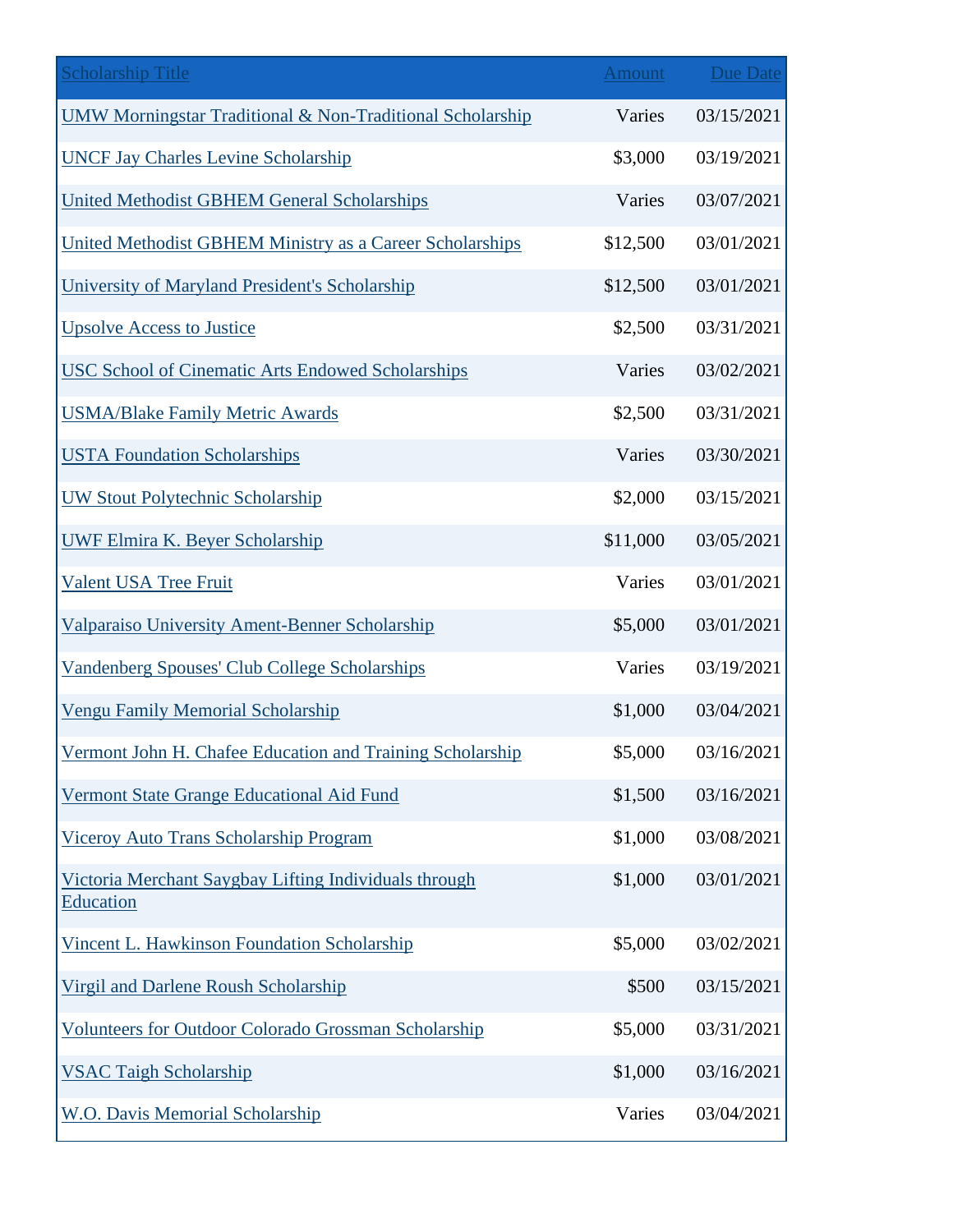| <b>Scholarship Title</b>                                                  | <b>Amount</b> | Due Date   |
|---------------------------------------------------------------------------|---------------|------------|
| <b>WAEF Scholarships</b>                                                  | \$1,250       | 03/01/2021 |
| <b>Wayne Anthony Butts Scholarship</b>                                    | \$5,000       | 03/16/2021 |
| Wayne J. & Wanda M. Lillich Scholarship                                   | \$1,800       | 03/15/2021 |
| Wells Fargo Team Members Dependent Children Scholarship<br><u>Program</u> | Varies        | 03/19/2021 |
| West Virginia Engineering Science and Technology Scholarship<br>Program   | \$3,000       | 03/01/2021 |
| <b>West Virginia PROMISE Scholarships</b>                                 | Varies        | 03/01/2021 |
| <b>Westmar Scholarship</b>                                                | \$2,500       | 03/01/2021 |
| <b>Whitney French Design Scholarship</b>                                  | \$10,000      | 03/31/2021 |
| William L. Clay Scholarship                                               | Varies        | 03/15/2021 |
| William Ray Judah Scholarship                                             | \$1,500       | 03/15/2021 |
| <b>Wilmington College Quaker Award</b>                                    | \$2,500       | 03/01/2021 |
| <b>Wings Over America Scholarships</b>                                    | Varies        | 03/01/2021 |
| <b>Wisconsin Women's Alliance Foundation Scholarship</b>                  | \$1,000       | 03/31/2021 |
| <b>Women In Defense Scholarship</b>                                       | \$1,000       | 03/31/2021 |
| <b>Women's Overseas Service League</b>                                    | \$2,000       | 03/01/2021 |
| <b>Women's Western Golf Foundation Scholarship</b>                        | \$2,500       | 03/01/2021 |
| Won Buddhism Chicago Scholarship                                          | \$1,000       | 03/21/2021 |
| <b>World Trade Week Scholarship</b>                                       | \$1,000       | 03/17/2021 |
| <b>WV State Fair Junior Livestock Show Scholarships</b>                   | \$4,000       | 03/05/2021 |
| <b>WV State Fair Scholarship Program</b>                                  | \$4,000       | 03/16/2021 |
| <b>Wyoming Space Grant Undergraduate Fellowships</b>                      | \$5,000       | 03/15/2021 |
| Young Women in Public Affairs Award                                       | \$4,000       | 03/17/2021 |
| Young Women in Public Affairs Scholarship                                 | \$1,000       | 03/15/2021 |
| Youthline Utah Young Humanitarian Award                                   | \$5,000       | 03/01/2021 |